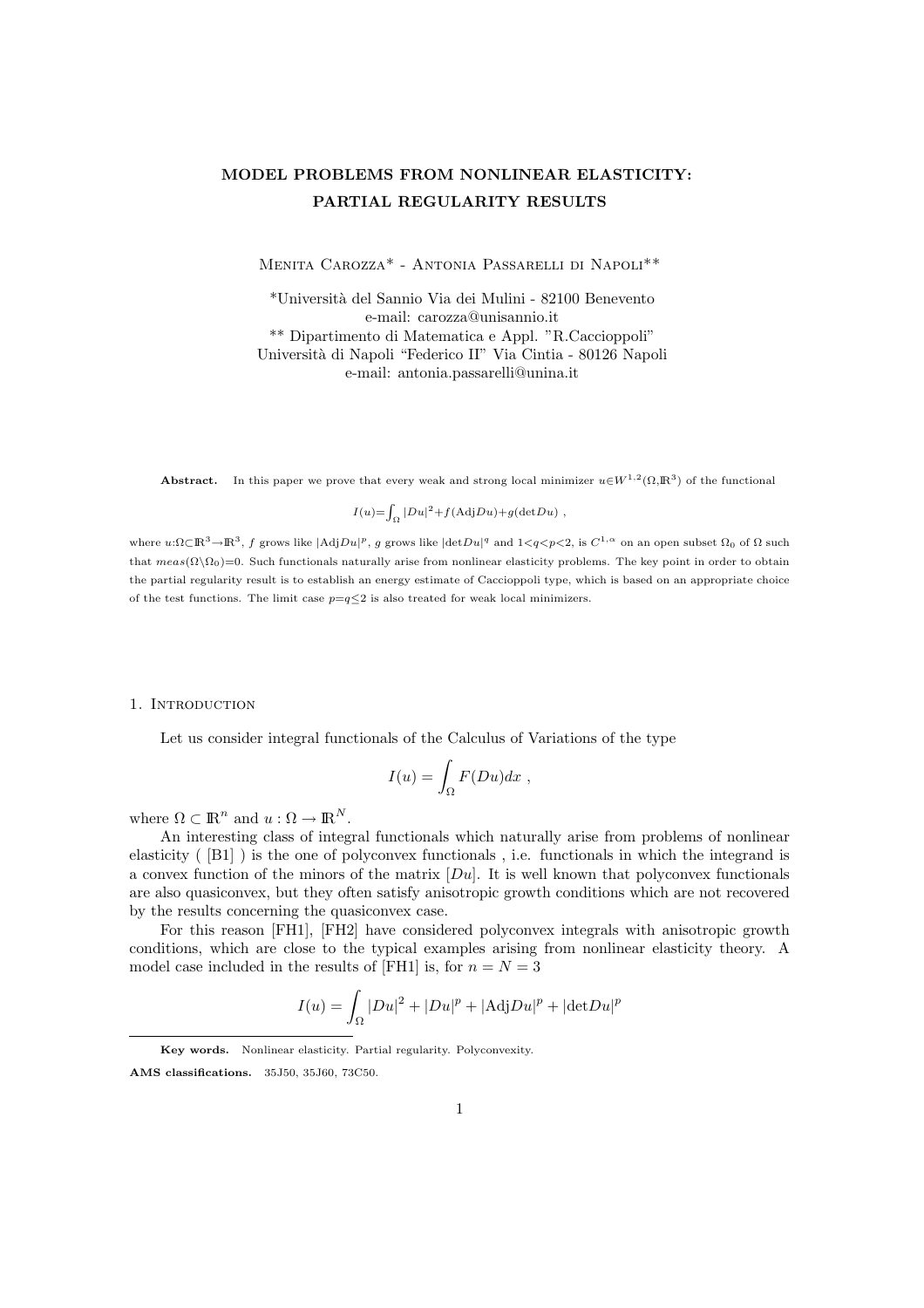where  $p > 2$ . They proved that absolute minimizers of  $I(u)$  are  $C^{1,\alpha}$  except for a closed subset of  $\Omega$  of zero Lebesgue measure. Recall that a function u is an absolute minimizer of  $I(u)$  if  $I(u) \leq I(u + \varphi)$  for every  $\varphi \in C_o^{\infty}(\Omega)$ .

Motivated by a recent paper of Ball ([B2]), in [KT], [CP2] partial regularity has been proved for a new class of minimizers of  $I(u)$ , when F is a quasiconvex integrand. In particular, they consider  $W^{1,\bar{p}}$  local minimizers, defined as follows

**Definition 1** Let  $1 \leq p \leq \bar{p} \leq +\infty$ . A map  $u \in W^{1,p}(\Omega; \mathbb{R}^N)$  is a  $W^{1,\bar{p}}(\Omega; \mathbb{R}^N)$  local minimizer of  $I(v)$ , if there exists  $\delta > 0$  such that  $I(u) \leq I(v)$  whenever  $v \in u + W_0^{1,p}(\Omega; \mathbb{R}^N)$  and  $||Dv - Du||_{\bar{p}} < \delta.$ 

We will refer to a  $W^{1,\bar{p}}(\Omega;\mathbb{R}^N)$  local minimizer of  $I(v)$  with  $1 \leq \bar{p} < \infty$  as a strong local minimizer and to a  $W^{1,\infty}(\Omega;\mathbb{R}^N)$  local minimizer as a weak local minimizer. It has been noted in [KT] that, if  $p = \bar{p}$ , the study of partial regularity of strong local minimizers can be reduced to the study of absolute minimizers. For this reason we confine ourselves to the case  $\bar{p} > p$ . Since in [B2] the study of this class of minimizers is proposed for polyconvex integral functionals, as a natural continuation of the results in ([KT]), in this paper we prove  $C^{1,\alpha}$  partial regularity for weak and strong local minimizers of polyconvex functionals of the type

$$
\int_{\Omega} |Du|^2 + f(\text{Adj}Du) + g(\text{det}Du) ,
$$

where  $u : \Omega \subset \mathbb{R}^3 \to \mathbb{R}^3$ , f grows like  $|\text{Adj}Du|^p$ , g grows like  $|\text{det}Du|^q$  and  $1 < q < p < 2$ . We mention that, under the same assumptions on  $f$  and  $g$  of Theorem A below, the regularity result for absolute minimizers has been obtained in [P].

Theorem A Let us consider the functional

(1.1) 
$$
I(v) = \int_{\Omega} |Dv|^2 + f(\text{Adj}Dv) + g(\text{det}Dv),
$$

and suppose that  $f : \mathbb{R}^{3 \times 3} \to \mathbb{R}$ ,  $g : \mathbb{R} \to \mathbb{R}$  are  $C^2$  convex functions satisfying the following assumptions

(H1) 
$$
c_1(\mu^2+|z|^2)^{\frac{p-2}{2}}|\xi|^2 \le f_{z_iz_j}(z)\xi_i\xi_j \le c_2(\mu^2+|z|^2)^{\frac{p-2}{2}}|\xi|^2,
$$

$$
(H2) \t\t c_3(\mu^2 + t^2)^{\frac{q-2}{2}} \le g''(t) \le c_4(\mu^2 + t^2)^{\frac{q-2}{2}},
$$

where  $1 < q < p < 2$  and  $\mu \geq 0$ . Let  $2 \leq \bar{p} \leq \infty$  and assume that  $u \in W^{1,2}(\Omega,\mathbb{R}^3) \cap W^{1,\bar{p}}_{loc}(\Omega,\mathbb{R}^3)$ be a  $W^{1,\bar{p}}$  local minimizer of  $I(v)$ .

If  $\bar{p} = \infty$ , we assume in addition that

(1.2) 
$$
\limsup_{R \to 0^+} ||Du - (Du)_{x,R}||_{L^{\infty}(B(x,R))} < \delta
$$

holds locally uniformly in  $x \in \Omega$ , with  $\delta$  as in Definition 1. Then, there exists  $\alpha \in (0,1)$  such that  $u \in C^{1,\alpha}(\Omega_0)$  for some open subset  $\Omega_0$  of  $\Omega$  with  $\text{meas}(\Omega \setminus \Omega_0) = 0$ .

As far as we know, no results are available, even for absolute minimizers, if  $p = q \leq 2$ . However, in the special case of weak local minimizers, we are able to deal also with this assumption. Namely we have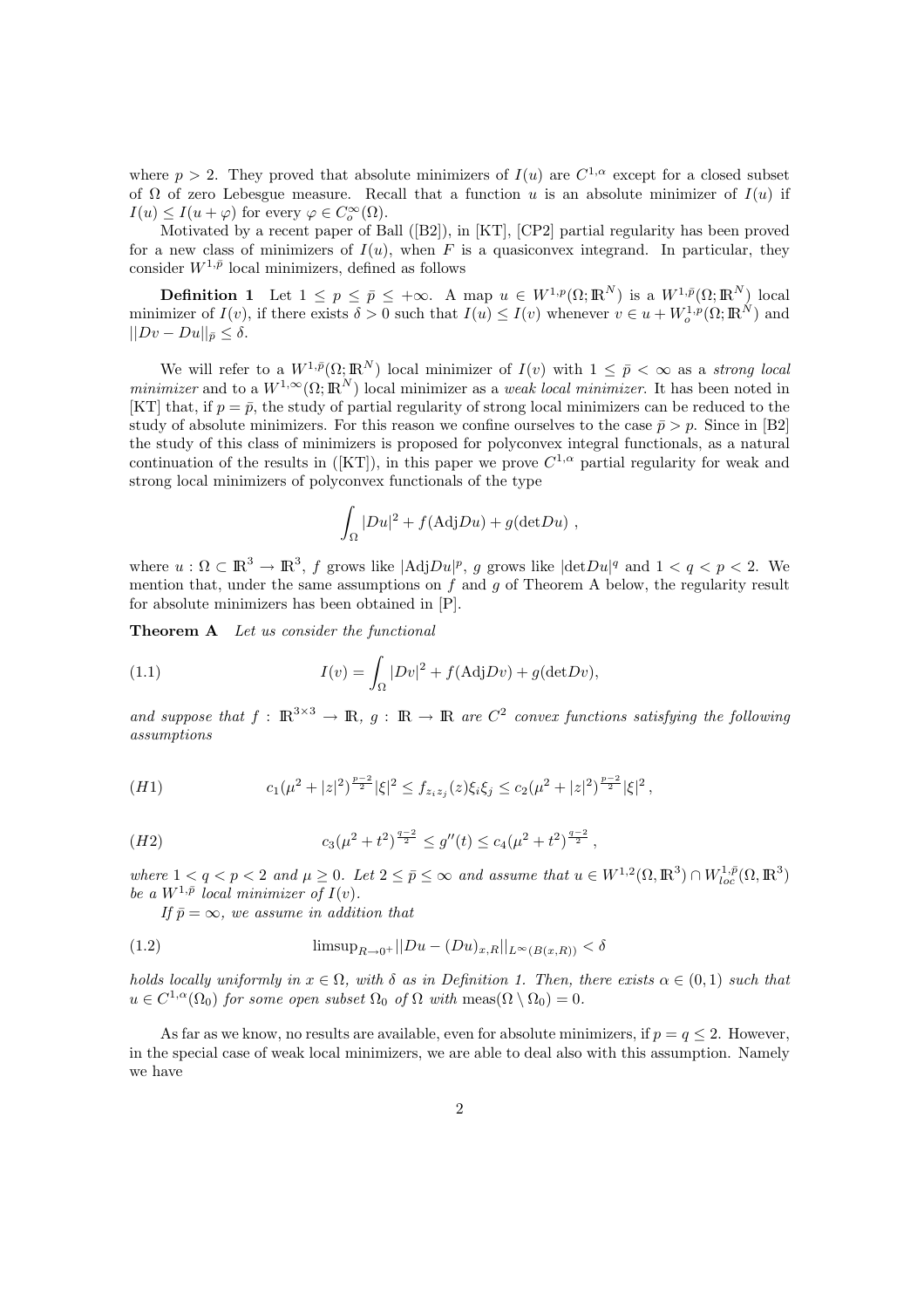**Theorem B** Let f, g satisfy the same assumptions as in Theorem A with  $1 < p = q \leq 2$ . Let  $u \in W^{1,\infty}_{loc}(\Omega,\mathbb{R}^3)$  be a weak local minimizer for the functional (1.1) such that

(1.3) 
$$
\limsup_{R \to 0^+} ||Du - (Du)_{x,R}||_{L^{\infty}(B_R(x))} < \delta
$$

holds locally uniformly in  $x \in \Omega$ , with  $\delta$  as in Definition 1. Then, there exists  $\alpha \in (0,1)$  such that  $u \in C^{1,\alpha}(\Omega_0)$  for some open subset  $\Omega_0$  of  $\Omega$  with  $\text{meas}(\Omega \setminus \Omega_0) = 0$ .

We have restricted our study to the case  $n = N = 3$ , which is the most significant from the point of view of the applications, thus avoiding the heavy technicalities needed for the general case  $n \geq 3$ ,  $N \geq 2$ , which in any case can carried on without any new idea. A fundamental tool needed to prove partial regularity is a new Caccioppoli type estimate ( see Lemma 2.3 ).

The difficulties here are twofold. The first one is due to the anisotropic growth of the functional which requires the use of suitable test functions obtained (as in [FH1]) by interpolating the values of u on the boundary.

The second difficulty comes from the definition of local minimizers which imposes a bound on the  $W^{1,\bar{p}}$  norm of the test functions. Kristensen and Taheri ([KT]) discovered that this restriction is responsible of the fact that in the proof of the Caccioppoli estimate it is impossible the iteration on small radii and thus they are lead to an inequality which does not involve any two concentric balls. Here, in a different way, we also obtain a pre-iterated form of the Caccioppoli inequality involving only two balls of radii  $R$  and  $\frac{R}{2}$ .

This weaker form of the usual Caccioppoli estimate is however enough to establish the decay estimate by the use of an extra new iteration argument.

## 2. The Energy Estimate

Let  $\Omega$  be a bounded open subset of  $\mathbb{R}^3$ . If  $A \in Hom(\mathbb{R}^3, \mathbb{R}^3)$  we set

$$
\wedge_0 A = 1
$$
,  $\wedge_1 A = A$ ,  $\wedge_2 A = \text{adj}A$ ,  $\wedge_3 A = \text{det}A$ .

Following [FH2], for every  $A, B \in Hom(\mathbb{R}^3, \mathbb{R}^3)$  and for  $k = 2, 3$ , we shall write,

(2.1) 
$$
\wedge_k(A+B) = \sum_{i=0}^k \wedge_{k-i} A \odot \wedge_i B,
$$

where  $\wedge_{k-i}A \odot \wedge_iB$  denotes a suitable linear combination of products of a component of  $\wedge_{k-i}A$ times a component of  $\wedge_i B$ . The explicit expression of  $\wedge_{k-i} A \odot \wedge_i B$  will not be needed in the sequel.

**Definition 2.1** Let  $\Omega$  be a smooth bounded domain of  $\mathbb{R}^3$  and  $p > 1$ . The Sobolev class  $\wedge^3 W^{1,p}(\Omega;\mathbb{R}^3)$  consists of all functions  $u \in W^{1,p}(\Omega;\mathbb{R}^3)$  such that  $\wedge_i Du \in L^p(\Omega)$  for every  $1 \leq i \leq 3$ .

Remark that the Sobolev class  $\wedge^3 W^{1,p}$  is not a linear space. Indeed, if  $u, v \in \wedge^3 W^{1,p}$  it may happen that  $u + v \notin \wedge^3 W^{1,p}$ .

In what follows  $B_r(x)$  will be the ball centered in x of radius r. If no confusion arises,  $B_r$  will stands for a ball centered in 0 of radius r. When  $r = 1$ , we may use B instead of  $B<sub>1</sub>$ . The letter C will denote a generic constant whose value may change from line to line.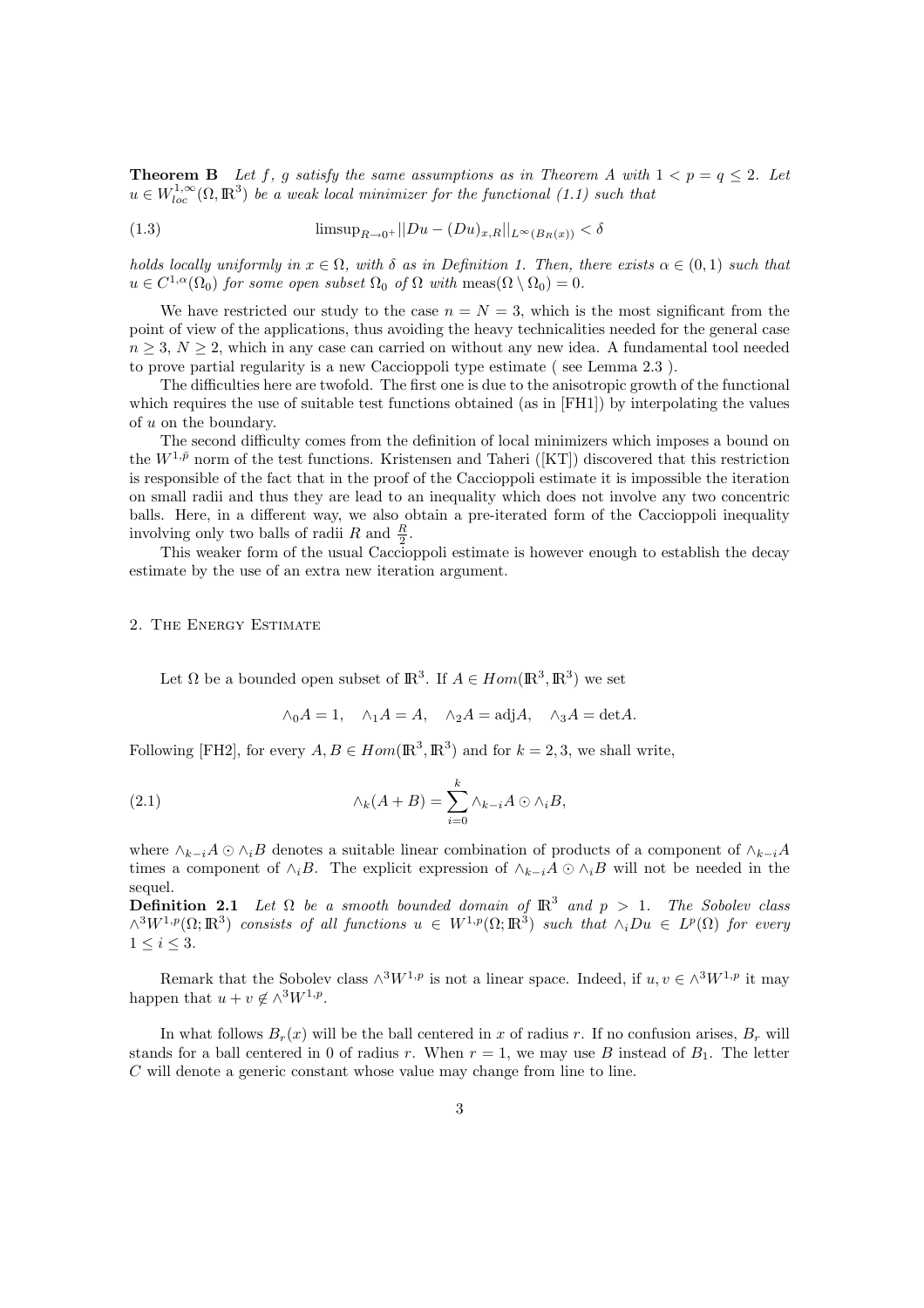**Lemma 2.2** Let  $\alpha$  be a constant and let  $f_h, g_h$  be two sequences of functions in  $L^1(B)$  such that  $f_h \to \alpha$  for a.e.  $x \in B$ ,  $g_h \to g$  weakly in  $L^{1+\eta}(B)$ , for some  $\eta > 0$ . Assume that

$$
\int_B |f_h g_h|^{1+\delta} dx < \infty,
$$

where  $\delta \geq \eta$ . Then  $f_h g_h \to \alpha g$  weakly in  $L^{1+\eta}(B)$ .

PROOF. See [FH2], Lemma 5.5.

If  $\Omega \subset \mathbb{R}^3$  is a bounded open set and  $\lambda \in (0,1)$  is a real number, we consider, for  $v \in$  $W^{1,2}(\Omega,\mathbb{R}^3)$ , the functional

(2.2) 
$$
J_{\lambda}(v) = \int_{\Omega} [|Dv|^2 + \lambda^{\alpha} | \text{Adj} Dv |^p + \lambda^{\beta} | \text{det} Dv |^q ] dx
$$

where  $0 < \frac{q}{p} < \frac{\beta}{\alpha}$  and  $1 < q < p < 2$ .

If  $Q \geq 1$  is a real number we say that  $u \in W^{1,2}(\Omega,\mathbb{R}^3)$  is a  $W^{1,\bar{p}}(\Omega,\mathbb{R}^3)$  Q-local minimizer of  $J_{\lambda}$  if there exists a  $\delta > 0$  such that  $J_{\lambda}(u) \leq Q J_{\lambda}(\varphi)$  for any  $\varphi \in u + W_0^{1,2}(\Omega, \mathbb{R}^3)$  with

$$
||D\varphi - Du||_{L^{\bar{p}}} \leq \delta,
$$

We prove the following Caccioppoli type estimate

**Lemma 2.3.** Let  $2 \leq \bar{p} \leq \infty$  and let  $u \in W^{1,2}(\Omega,\mathbb{R}^3) \cap W^{1,\bar{p}}_{loc}(\Omega,\mathbb{R}^3)$  be a  $W^{1,\bar{p}}$  Q-local minimizer of  $J_{\lambda}$ . If  $\bar{p} = \infty$ , assume also that

$$
\text{(2.4)} \qquad \qquad \text{limsup}_{R \to 0^+} ||Du||_{L^{\infty}(B(x,R))} < \delta
$$

where  $\delta$  is the number appearing in (2.3). Then there exist a constant c depending only on Q and a radius  $\bar{R}$  depending only on  $\delta$  and a  $\theta \in (0,1)$  such that for any  $R < \bar{R}$ ,  $B_R \subset\subset \Omega$ 

$$
J_{\lambda}(u; B_{\frac{R}{2}}) \leq \theta J_{\lambda}(u; B_R) + \frac{c}{R^2} \int_{B_R \setminus B_{\frac{R}{2}}} |u - u_R|^2 dx
$$
  
+  $c \lambda^{\alpha} R^{5-3p} \Big( \int_{B_R} |Du|^2 dx \Big)^p + c \lambda^{\frac{\beta p - \alpha q}{p - q}} R^{3 - \frac{3pq}{2(p - q)}} \Big( \int_{B_R} |Du|^2 dx \Big)^{\frac{pq}{2(p - q)}}$ 

PROOF. Fix  $B_R \subset \Omega$  and define

$$
E_R = \left\{ \rho \in \left(\frac{R}{2}, R\right) : \int_{\partial B_{\rho}} |Du|^{\bar{p}} d\mathcal{H}^2 \leq \frac{8}{R} \int_{B_R \setminus B_{\frac{R}{2}}} |Du|^{\bar{p}} dx \right\}
$$

and 
$$
\int_{\partial B_{\rho}} |Du|^2 d\mathcal{H}^2 \leq \frac{8}{R} \int_{B_R \setminus B_{\frac{R}{2}}} |Du|^2 dx \Bigg\}
$$

We have that  $\left(\frac{R}{2}, R\right) \setminus E_R = C_1 \cup C_2$  where

$$
\mathcal{C}_1 = \left\{ \rho \in \left( \frac{R}{2}, R \right): \ \int_{\partial B_{\rho}} |Du|^{\bar{p}} d\mathcal{H}^2 \geq \frac{8}{R} \int_{B_R \setminus B_{\frac{R}{2}}} |Du|^{\bar{p}} \right\}
$$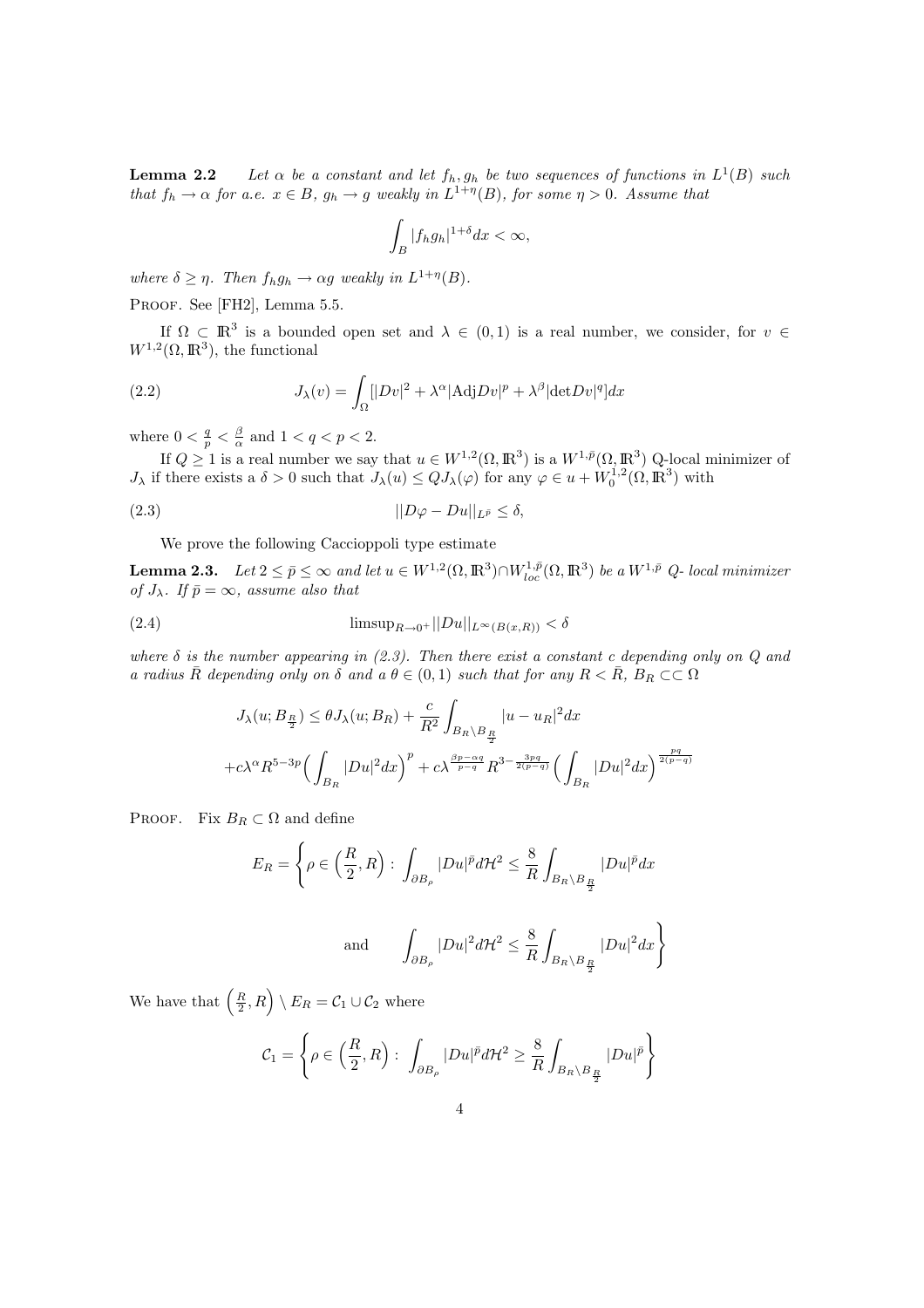$$
\mathcal{C}_2 = \left\{ \rho \in \left( \frac{R}{2}, R \right) : \int_{\partial B_{\rho}} |Du|^2 d\mathcal{H}^2 \geq \frac{8}{R} \int_{B_R \setminus B_{\frac{R}{2}}} |Du|^2 \right\}
$$

One easily gets that

$$
meas(\mathcal{C}_i) < \frac{R}{8}
$$

and then

$$
(2.5) \t meas(E_R) \ge \frac{R}{4}
$$

Now let  $\omega = \frac{x}{|x|}$  and for a.e.  $\rho \in (\frac{R}{2}, R)$  consider the function  $\omega \to u(\rho \omega)$ . For every  $1 < m < 2$ we get

(2.6) 
$$
\left(\int_{\partial B_{\rho}}\left|u-u_{\partial B_{\rho}}\right|^{m^*}d\mathcal{H}^2\right)^{\frac{1}{m^*}} \leq c\left(\int_{\partial B_{\rho}}|Du|^m d\mathcal{H}^2\right)^{\frac{1}{m}}
$$

where as usual  $m^* = \frac{2m}{2-m}$  denote the Sobolev exponent of m. For each  $\rho \in E_R$ , following [FH2], we define the function

(2.7) 
$$
\varphi(r\omega) = \begin{cases} u_{\partial B_{\rho}} & r \leq \frac{R}{4} \\ \frac{\rho - r}{\rho - \frac{R}{4}} u_{\partial B_{\rho}} + \frac{r - \frac{R}{4}}{\rho - \frac{R}{4}} u(\rho \omega) & \frac{R}{4} \leq r \leq \rho \\ u(r\omega) & \rho \leq r \leq R \end{cases}
$$

and observe that, for  $\frac{R}{4} < r < \rho$ 

(2.8) 
$$
|D\varphi(r\omega)| \leq c \left( \frac{|u(\rho\omega) - u_{\partial B_{\rho}}|}{\rho - \frac{R}{4}} + |Du(\rho\omega)| \right)
$$

(2.9) 
$$
|\text{Adj}D\varphi(r\omega)| \leq c \frac{|u(\rho\omega) - u_{\partial B_{\rho}}|}{\rho - \frac{R}{4}} |Du(\rho\omega)| + c |\text{Adj}Du(\rho\omega)|
$$

(2.10) 
$$
|\text{det} D\varphi(r\omega)| \leq c \frac{|u(\rho\omega) - u_{\partial B_{\rho}}|}{\rho - \frac{R}{4}} |\text{Adj} Du(\rho\omega)|
$$

If  $\bar{p} < \infty$ , by (2.8) and the assumption  $u \in W_{loc}^{1,\bar{p}}$ , one easily gets that there exists a  $\bar{R} = \bar{R}(\delta)$  such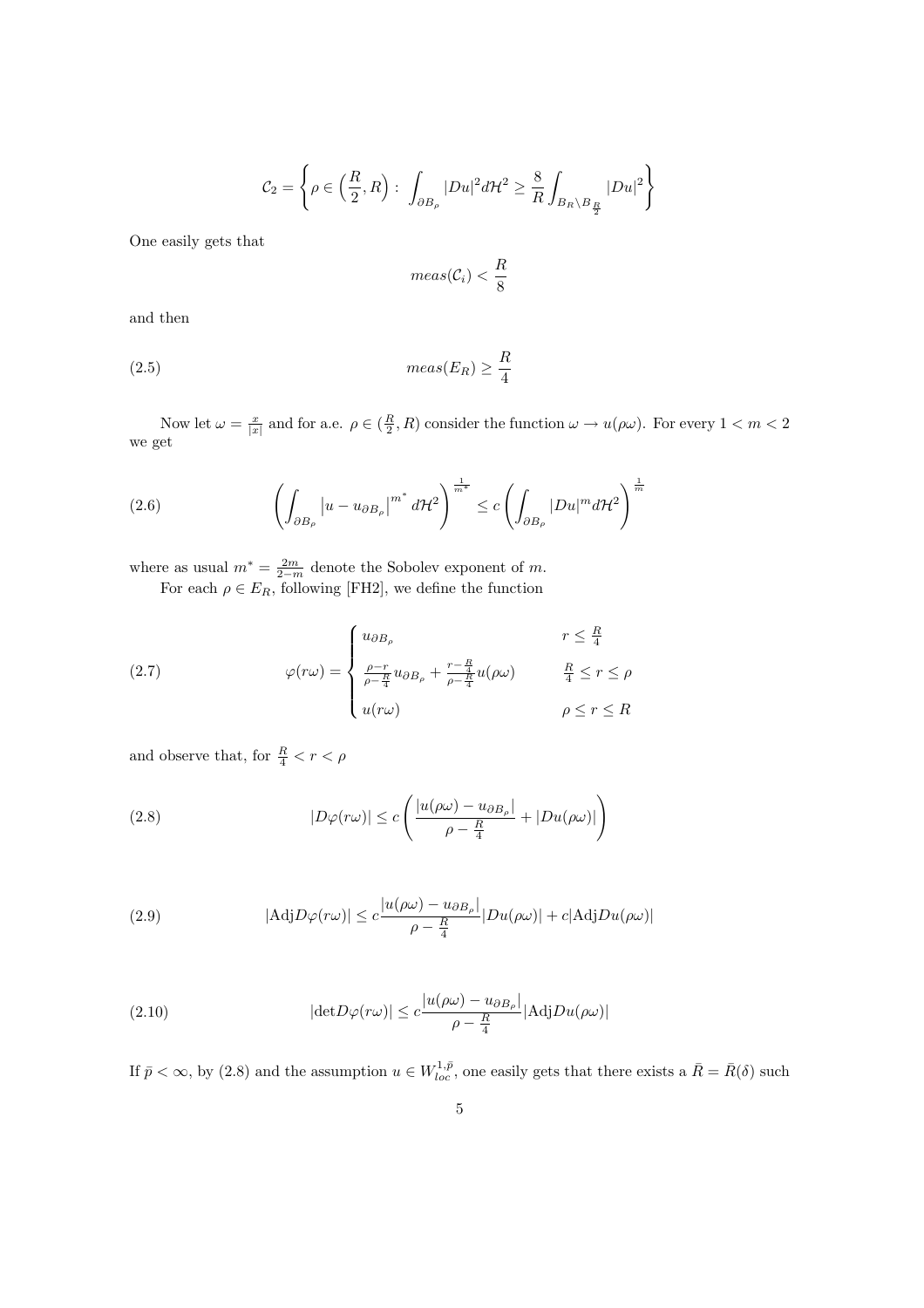that

$$
\int_{B_R} |Du - D\varphi|^{\bar{p}} dx = \int_{B_{\rho}} |Du - D\varphi|^{\bar{p}} dx
$$
\n
$$
\leq c \int_{B_{\rho} \setminus B_{\frac{R}{4}}} \frac{|u(\rho\omega) - u_{\partial B_{\rho}}|^{\bar{p}}}{(\rho - \frac{R}{4})^{\bar{p}}} dx + c \int_{B_R} |Du|^{\bar{p}} dx
$$
\n
$$
\leq \frac{c}{(\rho - \frac{R}{4})^{\bar{p}-1}} \int_{\partial B_{\rho}} |u(\rho\omega) - u_{\partial B_{\rho}}|^{\bar{p}} d\mathcal{H}^2 + c \int_{B_R} |Du|^{\bar{p}} dx
$$
\n
$$
\leq \frac{c\rho^{\bar{p}}}{(\rho - \frac{R}{4})^{\bar{p}-1}} \int_{\partial B_{\rho}} |Du|^{\bar{p}} d\mathcal{H}^2 + c \int_{B_R} |Du|^{\bar{p}} dx
$$
\n
$$
\leq \frac{cR^{\bar{p}-1}}{(\rho - \frac{R}{4})^{\bar{p}-1}} \int_{B_R \setminus B_{\frac{R}{2}}} |Du|^{\bar{p}} dx + c \int_{B_R} |Du|^{\bar{p}} dx \leq c \int_{B_R} |Du|^{\bar{p}}
$$

where we used also Poincaré inequality and the fact that  $\frac{R}{2} < \rho < R$ . Then, previous inequality ensures that  $\varphi$  is an admissible test function, by the absolute continuity of the integral for  $\bar{p} < \infty$ and by (2.4) if  $\bar{p} = \infty$ .

Using (2.8), (2.9), (2.10) and the fact that u is a  $W^{1,\bar{p}}$  Q- local minimizer we get

$$
\int_{B_{\rho}} [|Du|^2 + \lambda^{\alpha} | \text{Adj}Du |^p + \lambda^{\beta} | \text{det}Du |^q] dx
$$
  
\n
$$
\leq Q \int_{B_{\rho}} [|D\varphi|^2 + \lambda^{\alpha} | \text{Adj}D\varphi|^p + \lambda^{\beta} | \text{det}D\varphi|^q] dx
$$
  
\n(2.11)  
\n
$$
\leq \frac{c}{R} \int_{\partial B_{\rho}} |u - u_{\partial B_{\rho}}|^2 d\mathcal{H}^2 + cR \int_{\partial B_{\rho}} |Du|^2 d\mathcal{H}^2
$$
  
\n
$$
+ \frac{c\lambda^{\alpha}}{R^{p-1}} \int_{\partial B_{\rho}} |u - u_{\partial B_{\rho}}|^p |Du|^p d\mathcal{H}^2 + c\lambda^{\alpha} R \int_{\partial B_{\rho}} | \text{Adj}Du|^p d\mathcal{H}^2
$$
  
\n
$$
+ \frac{c\lambda^{\beta}}{R^{q-1}} \int_{\partial B_{\rho}} |u - u_{\partial B_{\rho}}|^q |\text{Adj}Du|^q d\mathcal{H}^2
$$

where we used again that  $\frac{R}{2} < \rho < R$ . Now, we observe that

$$
(2.12) \qquad \int_{\partial B_{\rho}} |u - u_{\partial B_{\rho}}|^p |Du|^p d\mathcal{H}^2 \leq \left(\int_{\partial B_{\rho}} |Du|^2 d\mathcal{H}^2\right)^{\frac{p}{2}} \left(\int_{\partial B_{\rho}} |u - u_{\partial B_{\rho}}|^{\frac{2p}{2-p}} d\mathcal{H}^2\right)^{\frac{2-p}{2}}
$$

$$
\leq c \left(\int_{\partial B_{\rho}} |Du|^2 d\mathcal{H}^2\right)^{\frac{p}{2}} \left(\int_{\partial B_{\rho}} |Du|^p d\mathcal{H}^2\right) \leq cR^{2-p} \left(\int_{\partial B_{\rho}} |Du|^2 d\mathcal{H}^2\right)^p,
$$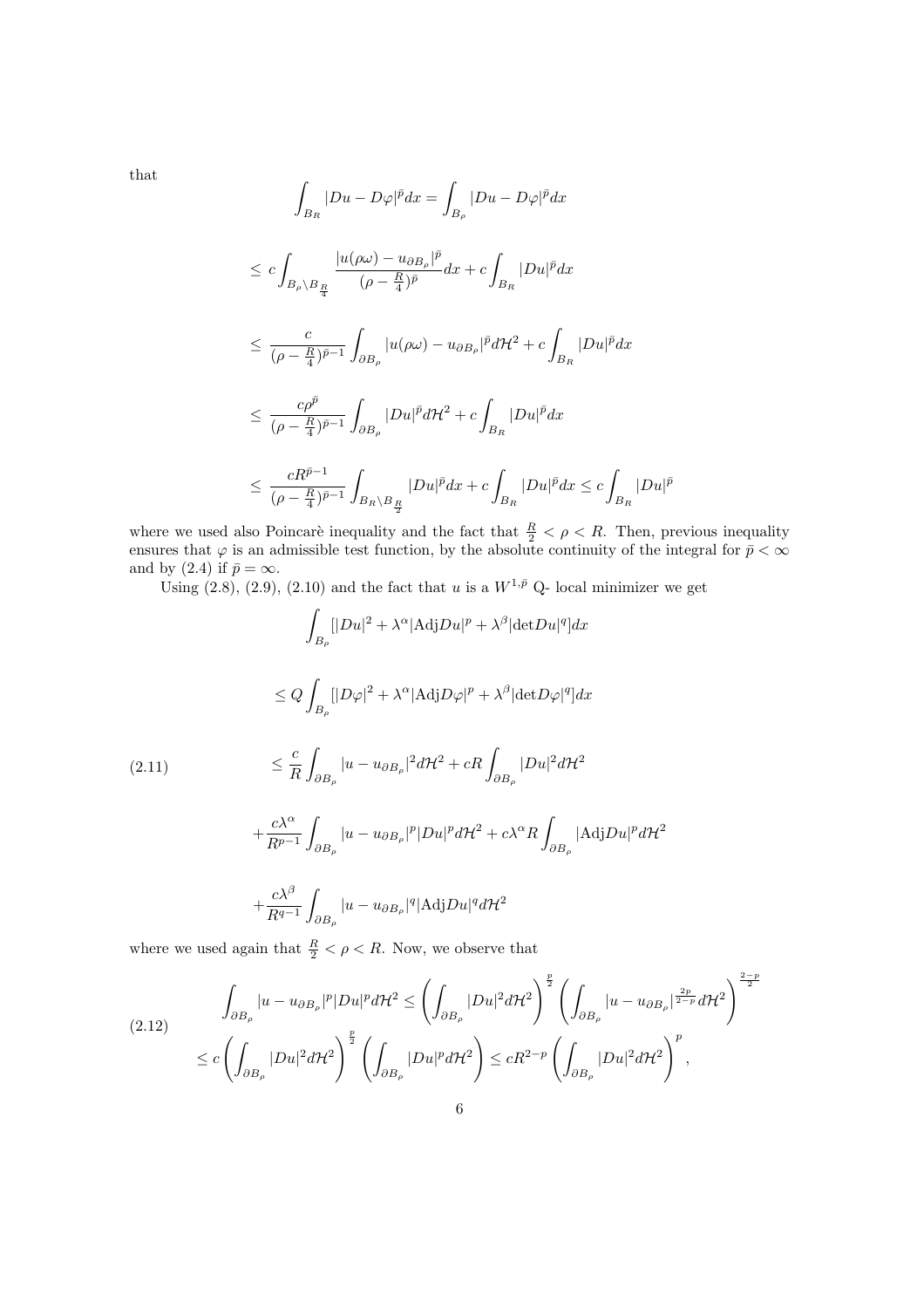where we used Hölder inequality and  $(2.6)$ . Moreover using Young's inequality and  $(2.6)$  again we get

$$
\frac{c\lambda^{\beta}}{R^{q-1}} \int_{\partial B_{\rho}} |u - u_{\partial B_{\rho}}|^{q} |\text{Adj}Du|^{q} d\mathcal{H}^{2} \le
$$
\n
$$
\leq \frac{c\lambda^{\frac{\beta p - \alpha q}{p - q}}}{R^{\frac{pq}{p - q} - 1}} \left( \int_{\partial B_{\rho}} |u - u_{\partial B_{\rho}}|^{p} \frac{u}{p - q} d\mathcal{H}^{2} \right) + c\lambda^{\alpha} R \left( \int_{\partial B_{\rho}} |\text{Adj}Du|^{p} d\mathcal{H}^{2} \right)
$$
\n
$$
\leq \frac{c\lambda^{\frac{\beta p - \alpha q}{p - q}}}{R^{\frac{pq}{p - q} - 1}} \left( \int_{\partial B_{\rho}} |Du|^{p} \frac{u}{p - 2q + pq} d\mathcal{H}^{2} \right)^{\frac{2p - 2q + pq}{2(p - q)}} + c\lambda^{\alpha} R \left( \int_{\partial B_{\rho}} |\text{Adj}Du|^{p} d\mathcal{H}^{2} \right)
$$
\n
$$
\leq c\lambda^{\frac{\beta p - \alpha q}{p - q}} R^{3 - \frac{pq}{p - q}} \left( \int_{\partial B_{\rho}} |Du|^{2} d\mathcal{H}^{2} \right)^{\frac{pq}{2(p - q)}} + c\lambda^{\alpha} R \left( \int_{\partial B_{\rho}} |\text{Adj}Du|^{p} d\mathcal{H}^{2} \right)
$$

Inserting the inequalities  $(2.12)$  and  $(2.13)$  in  $(2.11)$  we obtain

$$
\int_{B_{\rho}} [|Du|^2 + \lambda^{\alpha}|AdjDu|^p + \lambda^{\beta}|detDu|^q]dx
$$
\n
$$
\leq \frac{c}{R} \int_{\partial B_{\rho}} |u - u_{\partial B_{\rho}}|^2 d\mathcal{H}^2 + cR \int_{\partial B_{\rho}} |Du|^2 d\mathcal{H}^2 + c\lambda^{\alpha} R \int_{\partial B_{\rho}} |AdjDu|^p d\mathcal{H}^2
$$
\n
$$
+ c\lambda^{\alpha} R^{3-2p} \bigg( \int_{\partial B_{\rho}} |Du|^2 d\mathcal{H}^2 \bigg)^p + c\lambda^{\frac{\beta p - \alpha q}{p - q}} R^{3 - \frac{pq}{p - q}} \bigg( \int_{\partial B_{\rho}} |Du|^2 d\mathcal{H}^2 \bigg)^{\frac{pq}{2(p - q)}}
$$

Recalling that  $\rho$  is in  $E_R$ , we get

$$
\int_{B_{\rho}} [|Du|^2 + \lambda^{\alpha} | \text{Adj}Du |^p + \lambda^{\beta} | \text{det}Du |^q] dx
$$
\n
$$
(2.15) \qquad \leq \frac{c}{R} \int_{\partial B_{\rho}} |u - u_{\partial B_{\rho}}|^2 d\mathcal{H}^2 + cR \int_{\partial B_{\rho}} |Du|^2 d\mathcal{H}^2 + c\lambda^{\alpha} R \int_{\partial B_{\rho}} |\text{Adj}Du|^p d\mathcal{H}^2
$$
\n
$$
+ c\lambda^{\alpha} R^{3-3p} \bigg( \int_{B_R \setminus B_{\frac{R}{2}}} |Du|^2 dx \bigg)^p + c\lambda^{\frac{\beta p - \alpha q}{p - q}} R^{3 - \frac{3pq}{2(p - q)}} \bigg( \int_{B_R \setminus B_{\frac{R}{2}}} |Du|^2 dx \bigg)^{\frac{pq}{2(p - q)}}
$$
\n
$$
7
$$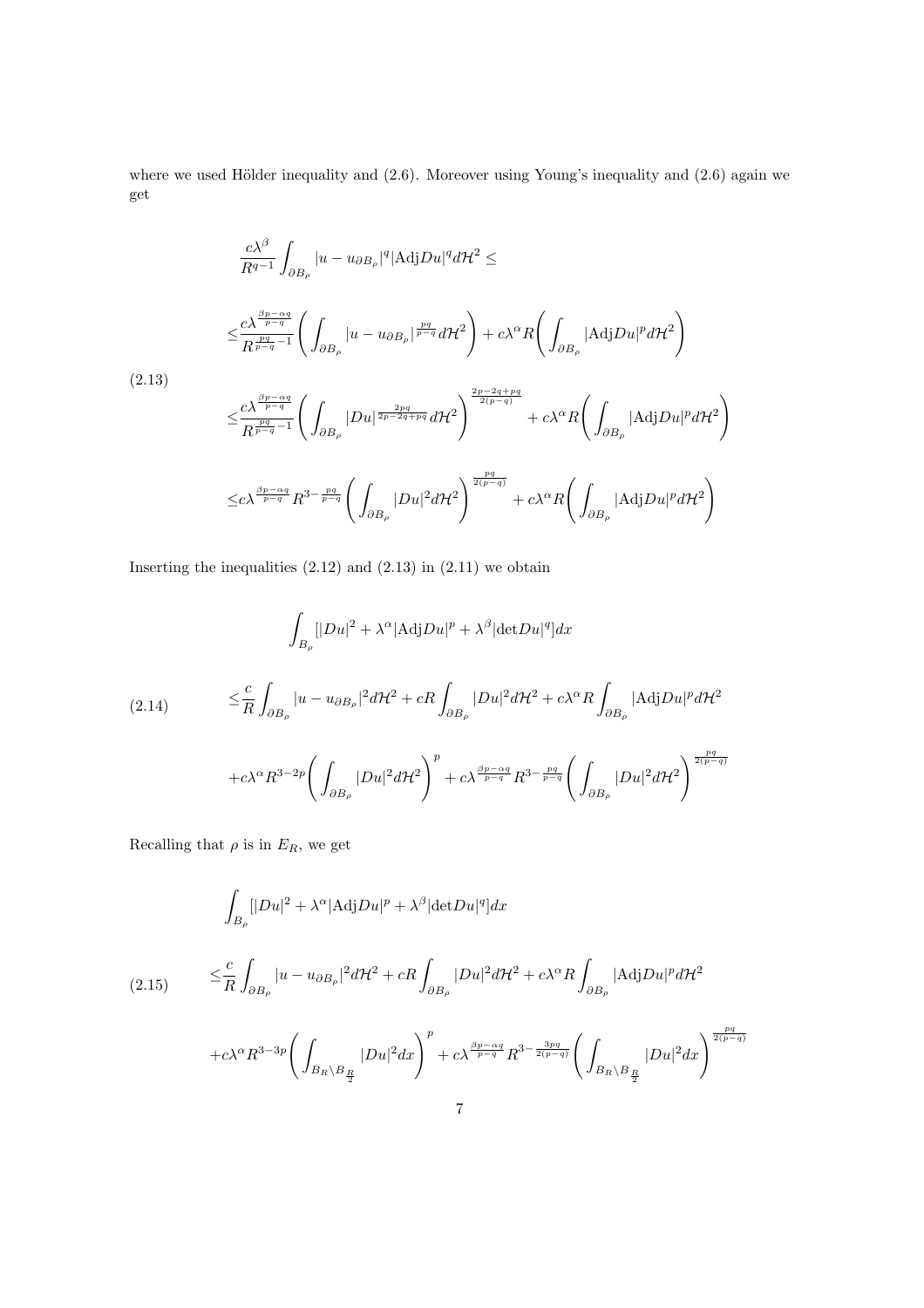Integrating (2.15) with respect to  $\rho$  in  $E_R$ , using (2.5) we obtain

$$
R\int_{B_{\frac{R}{2}}} |[Du|^2 + \lambda^{\alpha}|\text{Adj}Du|^p + \lambda^{\beta}|\text{det}Du|^q]dx
$$
  
(2.16) 
$$
\leq \frac{c}{R}\int_{B_R\setminus B_{\frac{R}{2}}} |u - u_R|^2 dx + cR\int_{B_R\setminus B_{\frac{R}{2}}} |Du|^2 dx + c\lambda^{\alpha}R\int_{B_R\setminus B_{\frac{R}{2}}} |\text{Adj}Du|^p dx
$$

$$
+ c\lambda^{\alpha}R^{4-3p}\left(\int_{B_R} |Du|^2 dx\right)^p + c\lambda^{\frac{\beta p - \alpha q}{p - q}}R^{4-\frac{3pq}{2(p-q)}}\left(\int_{B_R} |Du|^2 dx\right)^{\frac{pq}{2(p-q)}}
$$

Dividing inequality  $(2.16)$  by R and using the standard trick of "hole-filling" we get

$$
J_{\lambda}(u; B_{\frac{R}{2}}) \leq \theta J_{\lambda}(u; B_R) + \frac{c}{R^2} \int_{B_R \setminus B_{\frac{R}{2}}} |u - u_R|^2 dx
$$
  
+  $c \lambda^{\alpha} R^{3-3p} \Big( \int_{B_R} |Du|^2 dx \Big)^p + c \lambda^{\frac{\beta p - \alpha q}{p-q}} R^{3 - \frac{3pq}{2(p-q)}} \Big( \int_{B_R} |Du|^2 dx \Big)^{\frac{pq}{2(p-q)}}$ 

where  $\theta = \frac{c}{c+1} \in (0,1)$  i.e. the conclusion follows.

## 3. Proof of Theorem A

Let us consider the excess function

(3.1) 
$$
U(x,r) = \int_{B_r(x)} |Du - (Du)_r|^2 + |\text{Adj}(Du - (Du)_r)|^p + |\text{det}(Du - (Du)_r)|^q
$$

we want to establish, as usual, a decay estimate for  $U(x, r)$ . More precisely we have the following lemma.

**Lemma 3.1** Let  $u \in W^{1,2}(\Omega,\mathbb{R}^3) \cap W^{1,\bar{p}}_{log}(\Omega,\mathbb{R}^3)$  be a  $W^{1,\bar{p}}$  local minimizer of I (satisfying (1.3) if  $\bar{p} = +\infty$ ). For any  $M > 0$  and  $\tau \in (0, \frac{1}{2})$  there exist two constants  $c(M)$  and  $\varepsilon(\tau, M)$  such that, if

(3.2) 
$$
|(Du)_r| \le M \quad \text{and} \quad U(x,r) < \varepsilon,
$$

then

$$
(3.3) \tU(x, \tau r) \le c(M)\tau^{\mu}U(x, r),
$$

for some  $\mu$  independent of M and  $\tau$ .

PROOF.

Step 1: Blow up Fix  $M > 0$  and  $\tau \in (0, \frac{1}{2})$ . Arguing by contradiction, we assume that there exists a sequence  $B_{r_h}(x_h) \subset\subset \Omega$  such that

(3.4) 
$$
|(Du)_{x_h,r_h}| \le M \quad \text{and} \quad \lambda_h^2 = U(x_h,r_h) \to 0,
$$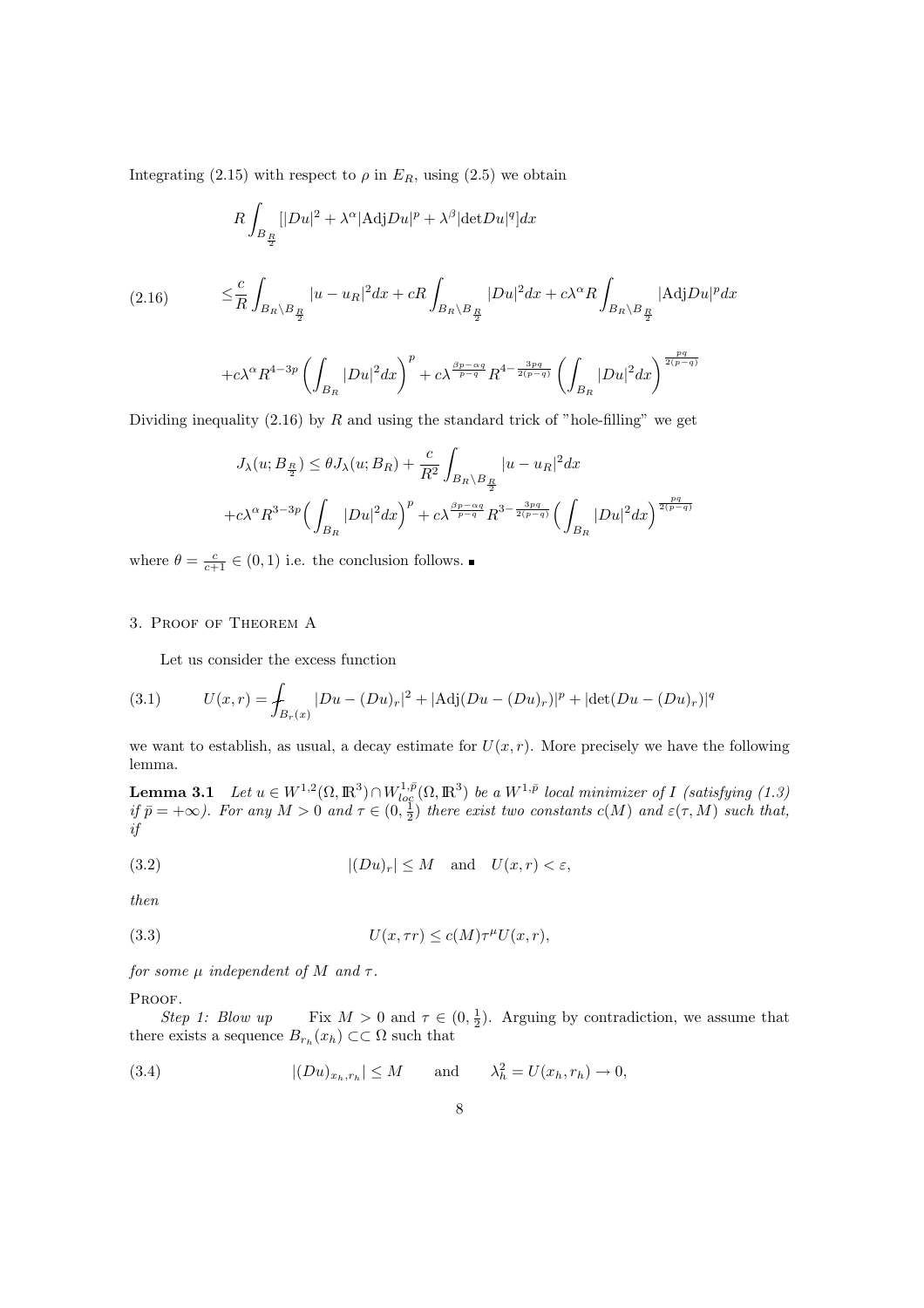but

(3.5) 
$$
\frac{U(x_h, \tau r_h)}{\lambda_h^2} > c(M)\tau^{\mu},
$$

for some  $c(M)$  to be determined later. Setting  $A_h = (Du)_{x_h, r_h}$  and

(3.6) 
$$
v_{h} = \frac{u(x_{h} + r_{h}y) - (u)_{x_{h},r_{h}} - r_{h}A_{h}y}{\lambda_{h}r_{h}}
$$

for all  $y \in B_1(0)$ , we have

(3.7) 
$$
\int_{B_1(0)} |Dv_h|^2 + \lambda_h^{2p-2} |\text{Adj}(Dv_h)|^p + \lambda_h^{3q-2} |\text{det}(Dv_h)|^q = 1
$$

and  $(v_h)_{0,1} = 0$ . Passing to a subsequence and using the divergence structure of minors, we may assume, without loss of generality , that

(3.8)  
\n
$$
Dv_h \to Dv \qquad w - L^2(B_1)
$$
\n
$$
v_h \to v \qquad s - L^2(B_1)
$$
\n
$$
\lambda_h^{\frac{2p-2}{p}} \text{Adj} Dv_h \to 0 \qquad w - L^p(B_1)
$$
\n
$$
\lambda_h^{\frac{3q-2}{q}} \det Dv_h \to 0 \qquad w - L^q(B_1)
$$
\n
$$
A_h \to A \qquad a_h \to a
$$

We introduce the rescaled functionals

$$
f_h(\xi) = \frac{1}{\lambda_h^2} [f(\text{Adj}(A_h + \lambda_h \xi)) - f(\text{Adj}(A_h)) - Df(\text{Adj}(A_h))(\text{Adj}(A_h + \lambda_h \xi) - \text{Adj}(A_h))]
$$

and

$$
g_h(s) = \frac{1}{\lambda_h^2} [g(\det(A_h + \lambda_h s)) - g(\det(A_h)) - g'(\det(A_h))(\det(A_h + \lambda_h s) - \det(A_h))]
$$

and for any  $h$ , we set

(3.9) 
$$
I_h(w) = \int_{B_1} |Dw|^2 + f_h(Dw) + g_h(Dw)
$$

It is easy to check that  $I_h(v_h) \leq I_h(v_h + \varphi)$  provided  $\varphi \in W_0^{1, \bar{p}}(B_1, R^N)$  and

$$
||D\varphi||_{\bar{p}}\leq \delta_h=\left\{\begin{array}{cl} \frac{\delta}{\lambda_h r_h^{\frac{\overline{n}}{\overline{\rho}}}} & \bar{p}<\infty\\ \frac{\delta}{\lambda_h} & \bar{p}=\infty \end{array}\right.
$$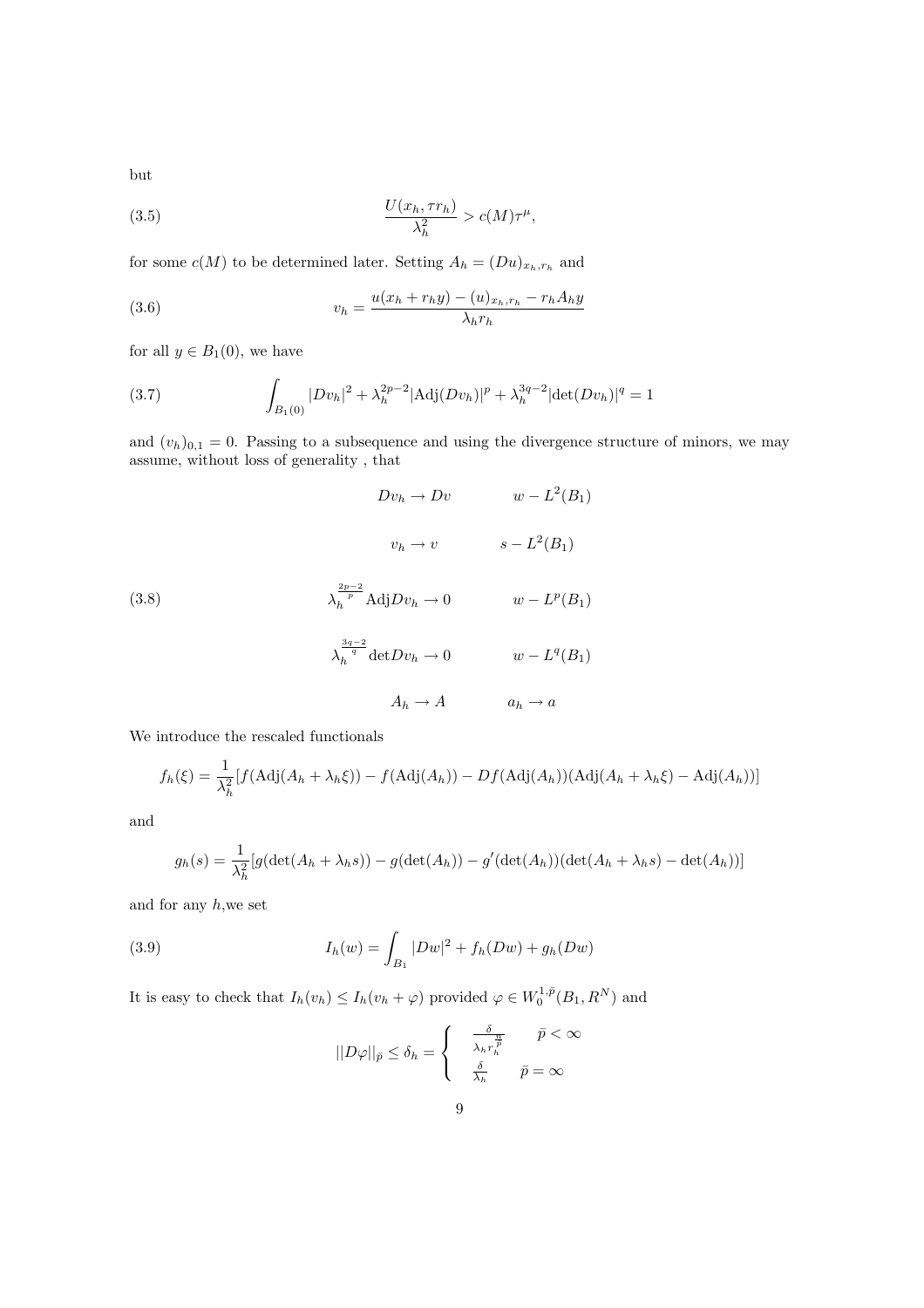Step 2 : v solves a linear system By formula  $(2.1)$  one easily deduces that, for every  $\phi \in C_0^{\infty}(B_1),$ 

$$
\frac{d}{dt}\wedge_i (A_h + \lambda_h (Dv_h + tD\phi))|_{t=0} = \wedge_{i=1} (A_h + \lambda_h Dv_h) \odot \lambda_h D\phi
$$

Then the minimality of  $v<sub>h</sub>$  implies that they solve the Euler Lagrange systems:

$$
\int_{B_1(0)} Dv_h D\phi dx + \int_{B_1(0)} \left( \int_0^1 D^2 f(\text{Adj}(A_h) + t(\text{Adj}(A_h + \lambda_h Dv_h) - \text{Adj}(A_h)))dt \right) \cdot
$$

 $\cdot(\lambda_h \text{Adj}(Dv_h) + A_h \odot Dv_h) \cdot [(A_h + \lambda_h Dv_h) \odot D\phi]dx$ 

$$
+\int_{B_1(0)}\left(\int_0^1g''(\det(A_h)+t(\det(A_h+\lambda_hDv_h)-\det(A_h)))dt\right)
$$

$$
\cdot(\mathrm{Adj}(A_h)\odot Dv_h+\lambda_hDv_h\odot\mathrm{adj}(Dv_h))\cdot[\mathrm{Adj}(A_h+\lambda_hDv_h)\odot D\phi]dx=0
$$

for all  $\phi \in C_0^{\infty}(B_1)$ . Letting  $h \to \infty$ , using (3.8) and Lemma 2.2 we get

$$
0 = \int_{B_1(0)} Dv D\phi + D^2 f (\text{Adj}A)(A \odot Dv)(A \odot D\phi) + D^2 g (\text{det}A)(\text{Adj}A \odot Dv)(\text{Adj}A \odot D\phi) dx
$$

then  $v$  solves a linear elliptic system, with constant coefficients. By standard regularity result (see [G1]) we have that for any  $\sigma \in (0, \frac{1}{2}]$ 

(3.11) 
$$
\int_{B_{\sigma}} |Dv - (Dv)_{\sigma}|^2 \leq c\sigma^2 \int_{B_1} |Dv - (Dv)_{\sigma}|^2 \leq c\sigma^2
$$

and

(3.10)

$$
(3.12)\qquad \qquad |(Dv)_{2\sigma} - (Dv)_{\sigma}|^2 \leq c\sigma^2
$$

where the constant  $c$  depends only on  $M$ . Setting

(3.13) 
$$
w_h(y) = v_h(y) - (Dv_h)_{\sigma}y - (v_h)_{2\sigma}
$$

and using the fact that  $v_h$  minimizes the functional (3.9), one easily see that  $w_h$  minimizes the functional

(3.14) 
$$
w \to \int_{B_1} |Dw|^2 + f_h(Dw + (Dv_h)_{\sigma}) + g_h(Dw + (Dv_h)_{\sigma})
$$

Now, we claim that

 $|f_h(\xi)| \le c(M) (|\xi|^2 + \lambda_h^{2p-2} |\text{Adj}\xi|^p)$ 

(3.15)

$$
|g_h(\xi)|\leq c(M) (|\xi|^2+\lambda_h^{3q-2}|\text{det}\xi|^q)
$$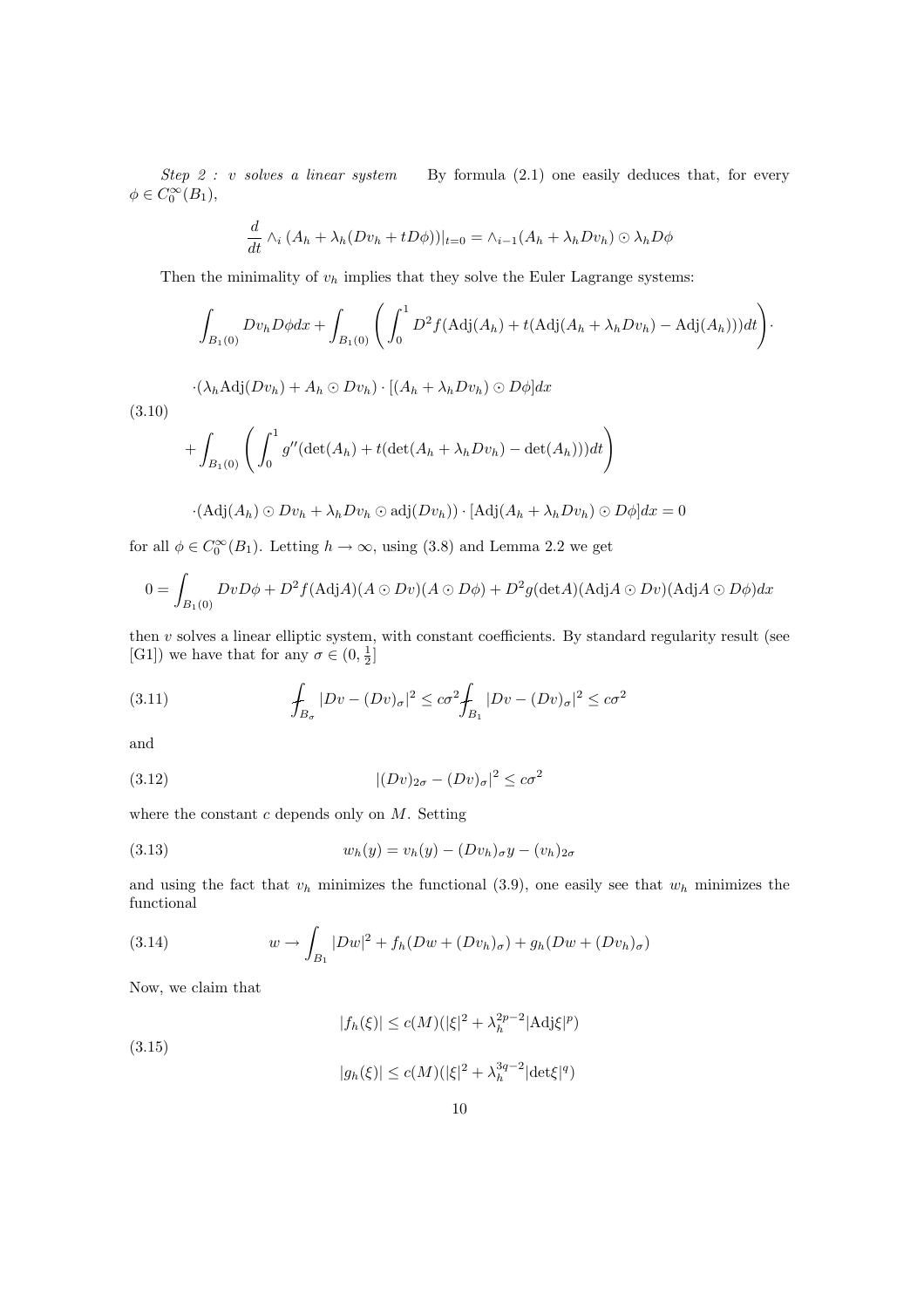Namely, by definition of  $f_h$ , we have that

$$
f_h(\xi) = \frac{1}{\lambda_h^2} [f(\text{Adj}(A_h + \lambda_h \xi)) - f(\text{Adj}(A_h)) - Df(\text{Adj}(A_h))(\text{Adj}(A_h + \lambda_h \xi) - \text{Adj}(A_h))]
$$
  

$$
= \frac{1}{\lambda_h^2} [f(\text{Adj}A_h + \lambda_h^2 \text{Adj}\xi + A_h \odot \lambda_h \xi) - f(\text{Adj}(A_h)) - Df(\text{Adj}(A_h))(\lambda_h^2 \text{Adj}\xi + A_h \odot \lambda_h \xi)]
$$

and setting

$$
\zeta = \lambda_h^2 \text{Adj}\xi + A_h \odot \lambda_h \xi
$$

we can write

$$
\lambda_h^2 |f_h(\xi)| = \left| \int_0^1 (1-s) D^2 f(\text{Adj} A_h + s\zeta) \zeta \zeta ds \right|
$$

(3.16)  
\n
$$
\leq |\zeta|^2 \int_0^1 (\mu^2 + |\text{Adj}A_h + s\zeta|^2)^{\frac{p-2}{2}}
$$
\n
$$
\leq c|\zeta|^2 (\mu^2 + |\text{Adj}A_h|^2 + |\zeta + \text{Adj}A_h|^2)^{\frac{p-2}{2}},
$$

where we used Lemma 2.1 in [AF2] and assumption (H2). On the other hand we observe that if

$$
|\lambda_h^2 \text{Adj}(\xi)| \le |A_h \odot \lambda_h \xi|,
$$

then by (3.16) we have

$$
\lambda_h^2|f_h(\xi)| \le c\lambda_h^2|A_h \odot \xi|^2 \le c(M)\lambda_h^2|\xi|^2.
$$

If

 $|\lambda_h^2 \text{Adj}(\xi)| > |A_h \odot \lambda_h \xi|,$ 

then by  $(3.16)$ 

$$
\lambda_h^2 |f_h(\xi)| \le c \lambda_h^{2p} |\mathrm{Adj}(\xi)|^p.
$$

The second inequality in (3.15) is analogue. Using Lemma 2.1 in [AF2] again and assumptions (H1) and (H2) we obtain

$$
|f_h(\xi)| \ge c(M)(|\xi|^2 + \lambda_h^{2p-2} |\text{Adj}\xi|^p),
$$

$$
|g_h(\xi)| \ge c(M) (|\xi|^2 + \lambda_h^{3q-2} |\text{det}\xi|^q).
$$

Hence the functional defined at (3.14) is equivalent to the following

$$
w \to \int_{B_1} |Dw|^2 + \lambda_h^{2p-2} |\text{Adj}(Dw)|^p + \lambda_h^{3q-2} |\text{det}(Dw)|^q
$$

and then  $w_h$  is a  $W^{1,\bar{p}}$  Q-local minimizer of  $J_{\lambda_h}(B_1)$  for some  $Q = Q(M)$ , with  $\alpha = 2p-2$  and  $\beta = 3q - 2.$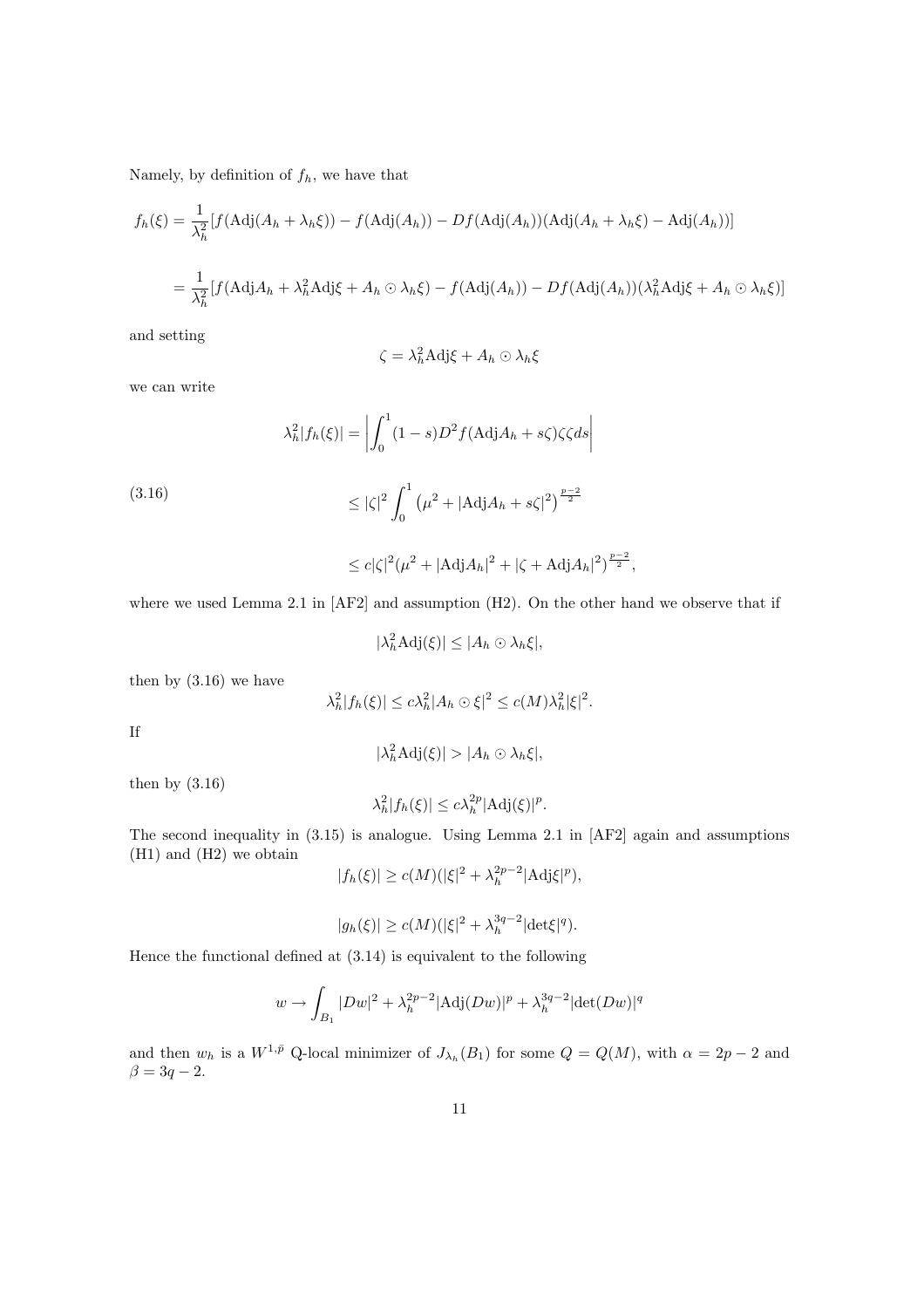Step 3. Conclusion Rescaling the excess function defined by  $(3.1)$ , we get

$$
U(x_h, \sigma r_h) = \int_{B_{\sigma r_h}(x_h)} |Du - (Du)_{\sigma r_h}|^2 + |\text{Adj}(Du - (Du)_{\sigma r_h})|^p + |\text{det}(Du - (Du)_{\sigma r_h})|^q
$$
  
= 
$$
\int_{B_{\sigma}(0)} \lambda_h^2 |Dv_h - (Dv_h)_{\sigma}|^2 + \lambda_h^{2p} |\text{Adj}(Dv_h - (Dv_h)_{\sigma})|^p + \lambda_h^{3q} |\text{det}(Dv_h - (Dv_h)_{\sigma})|^p
$$
  
= 
$$
\int_{B_{\sigma}(0)} \lambda_h^2 |Dw_h|^2 + \lambda_h^{2p} |\text{Adj}(Dw_h)|^p + \lambda_h^{3q} |\text{det}(Dw_h)|^p
$$

Since  $w_h$  satisfies the assumptions of Lemma 2.3 (in particular if  $\bar{p} = +\infty$  assumption (1.3) implies that  $w_h$  satisfies (2.4) with  $\delta_h = \frac{\delta}{\lambda_h}$ , for h sufficiently large we obtain

$$
\frac{U(x_h, \sigma r_h)}{\lambda_h^2} = \int_{B_{\sigma}(0)} |Dw_h|^2 + \lambda_h^{2p-2} |\text{Adj}(Dw_h)|^p + \lambda_h^{3q-2} |\text{det}(Dw_h)|^q
$$
\n
$$
\leq \theta \frac{U(x_h, 2\sigma r_h)}{\lambda_h^2} + \frac{c}{\sigma^2} \int_{B_{2\sigma}} |w_h - (w_h)_{2\sigma}|^2
$$

$$
+ c\sigma^{5-3p}\lambda_h^{2p-2}\left(\int_{B_{2\sigma}}|Dw_h|^2\right)^p + c\sigma^{3-\frac{3pq}{2(p-q)}}\lambda_h^{\frac{pq}{p-q}-2}\left(\int_{B_{2\sigma}}|Dw_h|^2\right)^{\frac{pq}{2(p-q)}}
$$

Passing to the limit as  $h \to \infty$  in (3.17) and using (3.8),(3.11), (3.12) and the assumption  $1 < p <$  $q<2$  we get

$$
\limsup_{h \to \infty} \frac{U(x_h, \sigma r_h)}{\lambda_h^2} \le \theta \limsup_{h \to \infty} \frac{U(x_h, 2\sigma r_h)}{\lambda_h^2} + \frac{c}{\sigma^2} \int_{B_{2\sigma}} |v - (v)_{2\sigma} - (Dv)_{\sigma} y|^2 dy
$$

$$
\leq \theta \limsup_{h \to \infty} \frac{U(x_h, 2\sigma r_h)}{\lambda_h^2} + \frac{c}{\sigma^2} \int_{B_{2\sigma}} [|v - (v)_{2\sigma} - (Dv)_{2\sigma}y|^2 + |(Dv)_{2\sigma}y - (Dv)_{\sigma}y|^2] dy
$$

(3.18)

$$
\leq \theta \limsup_{h \to \infty} \frac{U(x_h, 2\sigma r_h)}{\lambda_h^2} + c \int_{B_{2\sigma}} |Dv - (Dv)_{2\sigma}|^2 dy + c\sigma^2
$$

$$
\leq \theta \limsup_{h \to \infty} \frac{U(x_h, 2\sigma r_h)}{\lambda_h^2} + c_1(M)\sigma^2,
$$

where we used Poincarè inequality. Setting for  $\sigma \in (0, \frac{1}{2}]$ 

$$
\varphi(\sigma) = \limsup_{h \to \infty} \frac{U(x_h, \sigma r_h)}{\lambda_h^2}
$$

inequality (3.18) can be rewritten as

$$
\varphi(\sigma) \le \theta \varphi(2\sigma) + c_1(M)\sigma^2
$$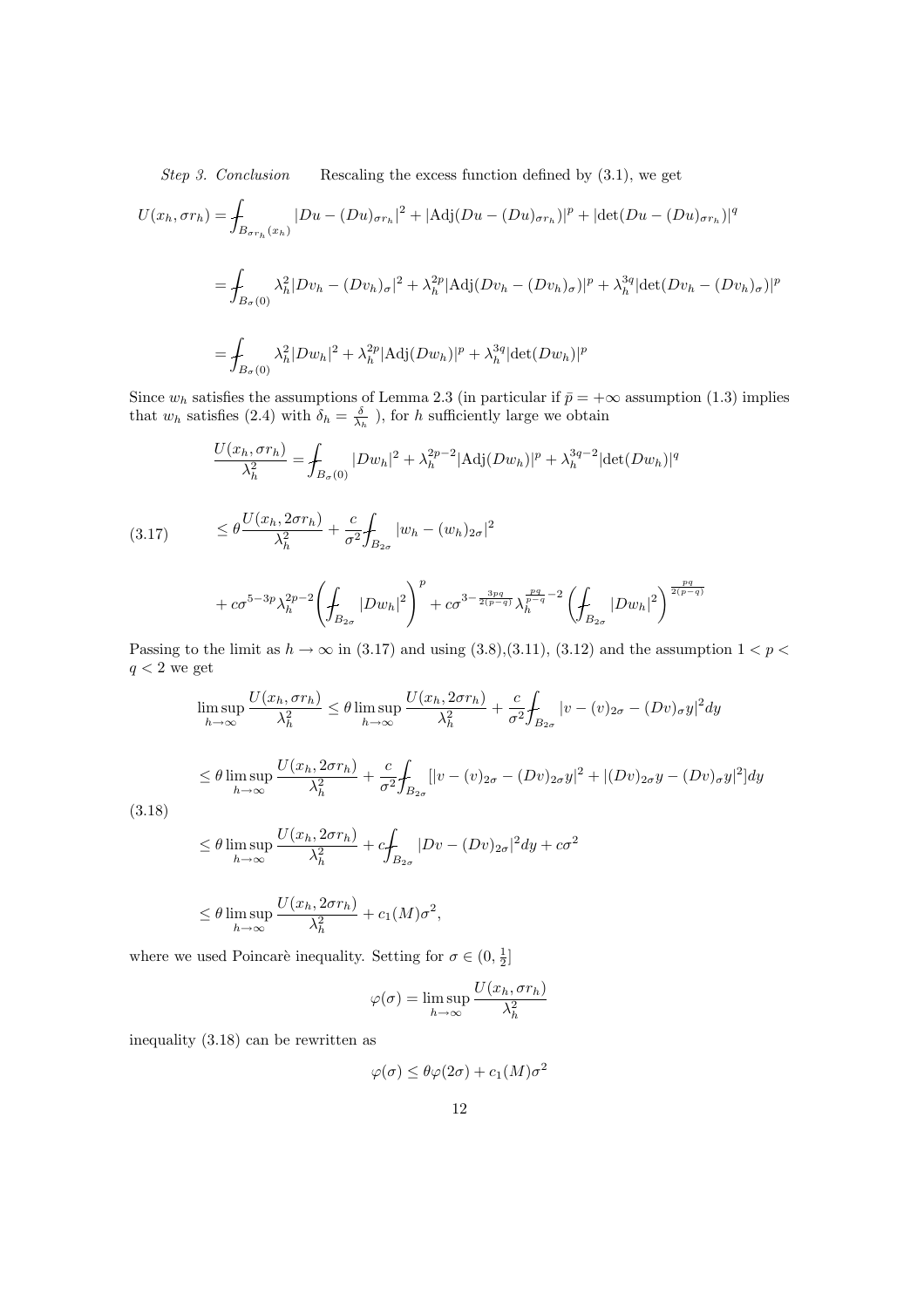and one can easily check that the function

$$
\psi(\sigma) = \varphi(\sigma) + c_1(M)\sigma^2
$$

is such that, for all  $\sigma \in (0, \frac{1}{2}],$ 

(3.19) 
$$
\psi(\sigma) \le \max\left\{\theta, \frac{1}{2}\right\} \psi(2\sigma) = \gamma \psi(2\sigma) \qquad 0 < \gamma < 1
$$

An iteration procedure yields that, for any  $k = 0, 1, 2, \dots$  and  $\sigma \in (0, \frac{1}{2}]$ 

(3.20) 
$$
\psi\left(\frac{\sigma}{2^k}\right) \leq \gamma^k \psi(\sigma).
$$

Now, take  $\tau$  in the interval  $\left(\frac{1}{2^{k+1}};\frac{1}{2^k}\right)$ ¢ and observe, by the definition of  $\psi$ , that

(3.21) 
$$
\psi(\tau) \leq C \psi\left(\frac{1}{2^k}\right).
$$

Putting together estimates (3.20) and (3.21), we obtain

(3.22)  
\n
$$
\varphi(\tau) \le \psi(\tau) \le \gamma^{k-1} \psi(\frac{1}{2})
$$
\n
$$
= 2^{(k-1)\log_2 \gamma} \psi(\frac{1}{2}) = \left(\frac{2^{k+1}}{4}\right)^{\log_2 \gamma} \psi(\frac{1}{2})
$$
\n
$$
\le \left(\frac{1}{4}\right)^{\log_2 \gamma} \left(\frac{1}{\tau}\right)^{\log_2 \gamma} \psi(\frac{1}{2})
$$
\n
$$
= \frac{1}{\gamma^2} \tau^{-\log_2 \gamma} \psi(\frac{1}{2}) \le C_2(M) \tau^{\mu}
$$

Inequality (3.22) contradicts (3.5) if we choose  $c(M)$  larger then  $C_2(M)$ .

We now are in position to give the proof of Theorem A, that relies on a standard iteration argument involving the excess function.

**Lemma 3.2** Let  $0 < \alpha < 1$  and  $M > 0$ . Then there exist  $\tau \in (0, \frac{1}{2})$  and  $\varepsilon > 0$  both depending on  $\alpha$  and M such that if

$$
B(x,r) \subset \Omega, \quad |(Du)_r| \le M, \quad \text{and} \quad U(x,r) < \varepsilon
$$

then

$$
U(x, \tau^l r) \leq (\tau^l)^{\alpha} U(x, r)
$$

for every  $l \in N$ .

PROOF. See Lemma 6.1 [FH1].

Lemma 3.3 Let  $u \in \wedge_k W^{1,p}(\Omega)$ . Then

$$
\lim_{r \to 0} \int_{B_r(x)} |\wedge_i (Du - (Du)_r|^p = 0
$$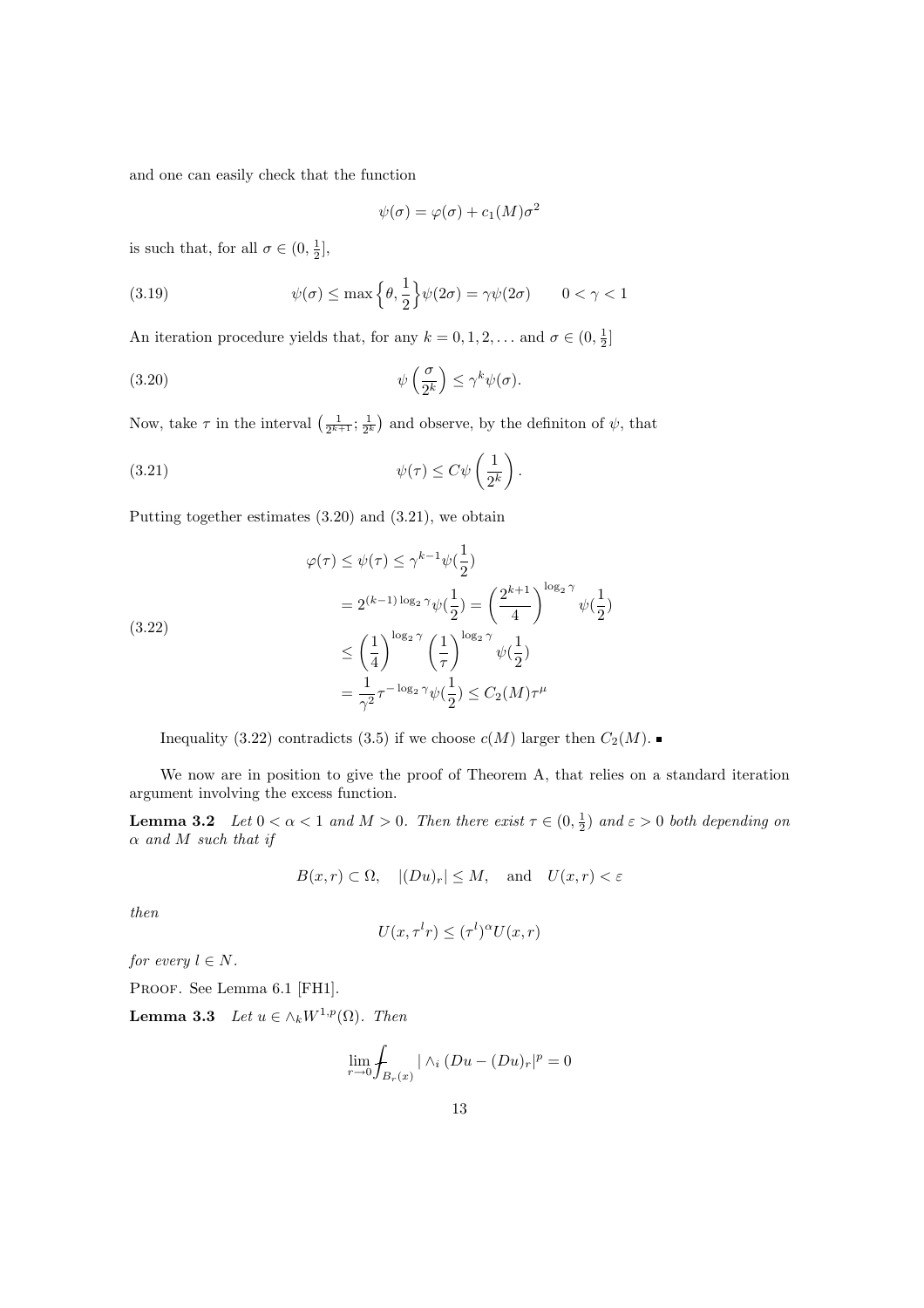for almost every  $x \in \Omega$  and  $1 \leq i \leq k$ .

PROOF. See Lemma 6.2 [FH1].

The proof of Theorem A is now consequence of a iteration procedure based on Lemma 4.1. The singular set turns out to be contained in the complement of

$$
\Omega_o = \left\{ x \in \Omega : \lim_{r \to 0} (Du)_r = 0, \lim_{r \to 0} \int_{B_r(x)} |Adj(Du - (Du)_r|^p = 0, \right\}
$$

$$
\lim_{r \to 0} \int_{B_r(x)} |det(Du - (Du)_r|^q = 0 \right\}.
$$

## 4. The limit case

In this section we treat the limit case in which the growth exponents  $p = q \leq 2$ . Also in this case the partial regularity of weak local minimizers is based on a decay estimate for the excess function

(4.1) 
$$
U(x,r) = \int_{B_r(x)} |Du - (Du)_r|^2 + |\text{Adj}(Du - (Du)_r)|^p + |\text{det}(Du - (Du)_r)|^p
$$

The proof of Theorem B differs from the one of Theorem A only in the Caccioppoli type estimate. **Lemma 4.1.** Let  $p \leq 2$ , and  $u \in W^{1,2}(\Omega,\mathbb{R}^3) \cap W^{1,\infty}_{loc}(\Omega,\mathbb{R}^3)$  be a  $W^{1,\infty}$  Q- local minimizer of

$$
J_{\lambda}(v) = \int_{\Omega} |Dv|^2 + \lambda^{2p-2} |\text{Adj}Dv|^p + \lambda^{3p-2} |\text{det}Dv|^p
$$

such that

(4.2) 
$$
\limsup_{R\to 0^+}||Du||_{L^{\infty}(B_R(x))}<\frac{\delta}{\lambda},
$$

where  $\delta$  is the number appearing in (1.3). Then there exist a constant c depending only on  $Q$ , a radius  $\bar{R}$  depending only on  $\delta$  and a number  $\theta \in (0,1)$  such that for any  $R < \bar{R}$ , we have

$$
J_\lambda(u;B_\frac{R}{2})\leq \theta J_\lambda(u;B_R)+\frac{c}{R^2}\int_{B_R\backslash B_\frac{R}{2}}|u-u_R|^2+c\lambda^{2p-2}R^{5-3p}\left(\int_{B_R\backslash B_\frac{R}{2}}|Du|^2\right)^p,
$$

$$
if p < 2,
$$

$$
J_{\lambda}(u;B_{\frac{R}{2}}) \leq \theta J_{\lambda}(u;B_R) + \frac{c}{R^2} \int_{B_R \backslash B_{\frac{R}{2}}} |u - u_R|^2,
$$

if  $p=2$ .

PROOF. The proof goes as the one of Lemma 2.3 with some minor changes. Assumption (4.2) implies that there exists a radius  $\bar{R}$  depending only on  $\delta$  such that for any  $R < \bar{R}$ ,

$$
||Du||_{L^{\infty}(B_R(x))} < \frac{\delta}{\lambda}.
$$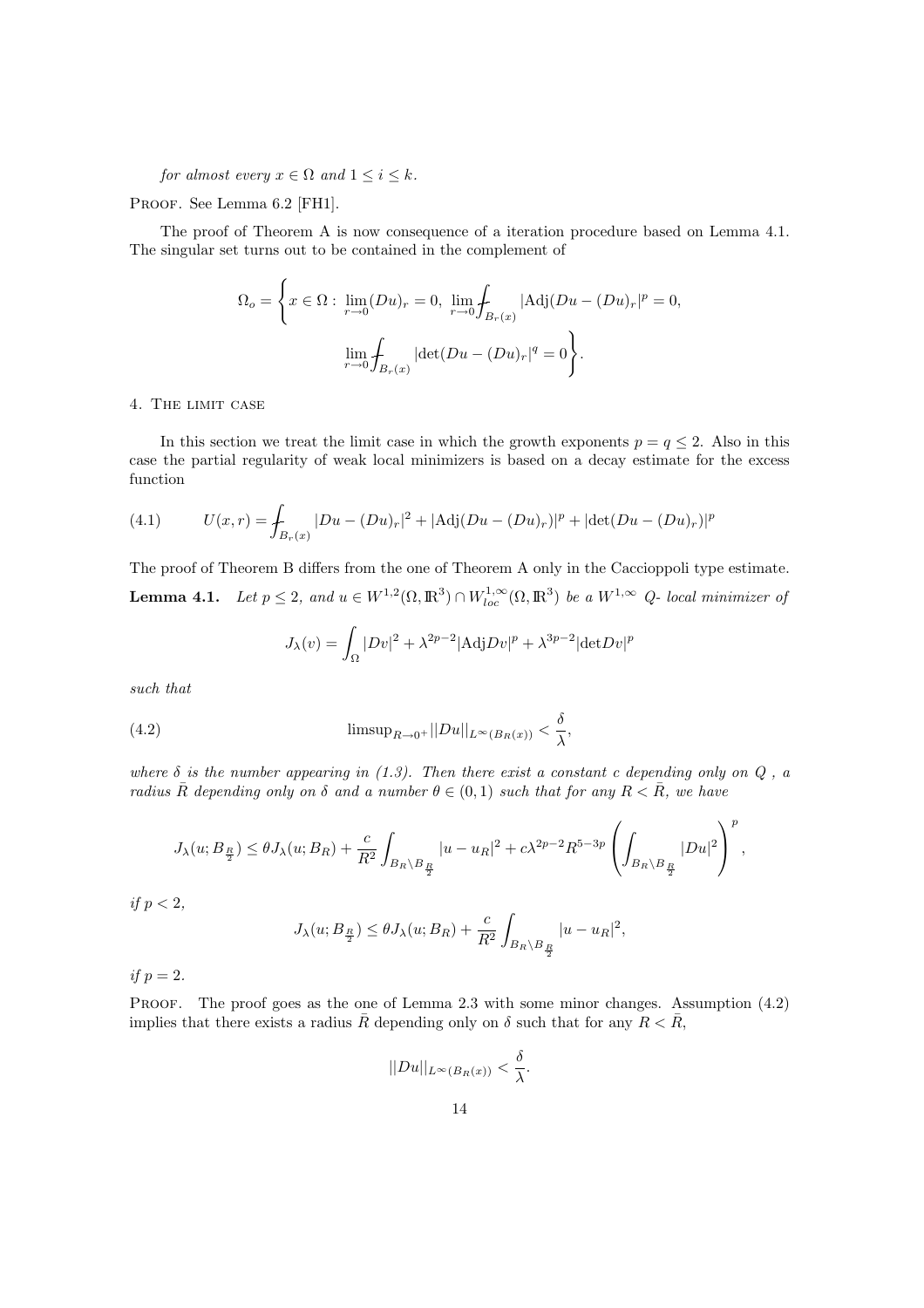Fix  $R < \bar{R}$  and consider  $\rho$  in the set

$$
E_R = \left\{ \rho \in \left( \frac{R}{2}, R \right) : \int_{\partial B_\rho} |Du|^2 d\mathcal{H}^2 \leq \frac{4}{R} \int_{B_R \setminus B_{\frac{R}{2}}} |Du|^2 dx \right\}.
$$

Since  $u$  is Lipschitz continuous

(4.3) 
$$
|u(\rho\omega) - u_{\partial B_{\rho}}| \le 2R||Du||_{L^{\infty}(B_{\rho})} \le 2\frac{\delta}{\lambda}R
$$

holds.

By the assumption  $u \in W_{loc}^{1,\infty}(\Omega)$  and  $(4.2)$ , one easily gets that the function  $\varphi$ , defined at (2.6), is an admissible test function. Arguing as in Lemma 2.1, using that u is a  $W^{1,\infty}$  Q-local minimizer, we get

$$
\int_{B_{\rho}} [|Du|^2 + \lambda^{2p-2} |\text{Adj}Du|^p + \lambda^{3p-2} |\text{det}Du|^p] dx
$$
  
\n
$$
\leq Q \int_{B_{\rho} \setminus B_{\frac{R}{2}}} [|D\varphi|^2 + \lambda^{2p-2} |\text{Adj}D\varphi|^p + \lambda^{3p-2} |\text{det}D\varphi|^p] dx
$$
  
\n
$$
\leq c \int_{\partial B_{\rho}} \frac{|u - u_{\partial B_{\rho}}|^2}{R} + cR \int_{\partial B_{\rho}} |Du|^2 + cR\lambda^{2p-2} \int_{\partial B_{\rho}} |\text{Adj}Du|^p
$$
  
\n
$$
+ c\lambda^{2p-2} \int_{\partial B_{\rho}} \frac{|u - u_{\partial B_{\rho}}|^p}{R^{p-1}} |Du|^p + c\lambda^{3p-2} \int_{\partial B_{\rho}} \frac{|u - u_{\partial B_{\rho}}|^p}{R^{p-1}} |\text{Adj}Du|^p
$$

Let us treat separately the two cases  $p < 2$  and  $p = 2$ . Assume that  $p < 2$ . Using (4.3) we get

(4.5) 
$$
\int_{\partial B_{\rho}} \frac{|u - u_{\partial B_{\rho}}|^p}{R^{p-1}} |\text{Adj}Du|^p \leq 2R \frac{\delta^p}{\lambda^p} \int_{\partial B_{\rho}} |\text{Adj}Du|^p
$$

Inserting the inequality  $(4.5)$  in  $(4.4)$  and using  $(2.12)$ , we obtain

$$
\int_{B_{\rho}} [|Du|^2 + \lambda^{2p-2} |\text{Adj} Du|^2 + \lambda^{3p-2} |\text{det} Du|^p] dx
$$
\n
$$
(4.6) \qquad \leq c \int_{\partial B_{\rho}} \frac{|u - u_{\partial B_{\rho}}|^2}{R} d\mathcal{H}^2 + cR \int_{\partial B_{\rho}} |Du|^2 d\mathcal{H}^2 + c(1 + \delta^p) \lambda^{2p-2} R \int_{\partial B_{\rho}} |\text{Adj} Du|^p d\mathcal{H}^2
$$
\n
$$
+ c\lambda^{2p-2} R^{3-2p} \left( \int_{\partial B_{\rho}} |Du|^2 d\mathcal{H}^2 \right)^p.
$$

Recalling that  $\rho$  is in  $E_R$ , integrating with respect to  $\rho$  in  $E_R$  and using the fact that  $|E_R| \geq \frac{R}{4}$ , we obtain

$$
R\int_{B_{\frac{R}{2}}} |Du|^2 + \lambda^{2p-2} |\text{Adj}Du|^p + \lambda^{3p-2} |\text{det}Du|^p
$$

(4.9) 
$$
\leq c \int_{B_R \setminus B_{\frac{R}{2}}} \frac{|u - u_R|^2}{R} + cR \int_{B_R \setminus B_{\frac{R}{2}}} |Du|^2 + c\lambda^{2p-2}R \int_{B_R \setminus B_{\frac{R}{2}}} |\text{Adj}Du|^p
$$

$$
+ c \lambda^{2p-2} R^{4-3p} \left( \int_{B_R \backslash B_{\frac{R}{2}}} |Du|^2 \right)^p.
$$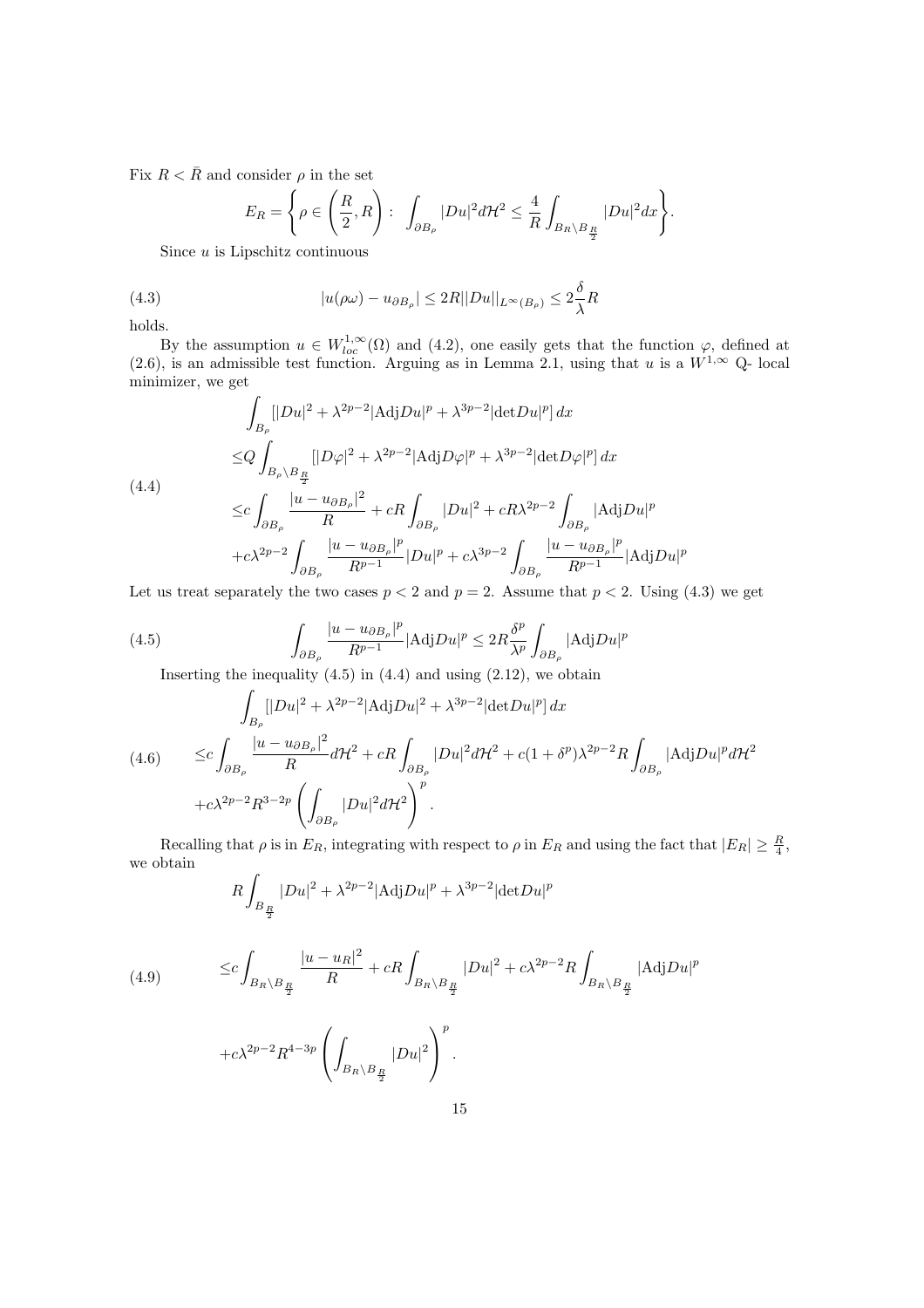Dividing inequality  $(4.9)$  by R and using the standard trick of "hole-filling" we get

$$
J_\lambda(u;B_{\frac R2})\leq \theta J_\lambda(u;B_R)+\frac{c}{R^2}\int_{B_R\backslash B_{\frac R2}}|u-u_R|^2+c\lambda^{2p-2}R^{3-3p}\left(\int_{B_R\backslash B_{\frac R2}}|Du|^2\right)^p,
$$

where  $\theta \in (0, 1)$ . This is conclusion in the case  $p < 2$ .

Suppose  $p = 2$ . Formula (4.4) becomes

$$
\int_{B_{\rho}} [|Du|^2 + \lambda^2 | \text{Adj} Du |^2 + \lambda^4 | \text{det} Du |^2] dx
$$
  
\n
$$
\leq Q \int_{B_{\rho} \setminus B_{\frac{R}{2}}} [|D\varphi|^2 + \lambda^2 | \text{Adj} D\varphi|^2 + \lambda^4 | \text{det} D\varphi|^2] dx
$$
  
\n(4.10)  
\n
$$
\leq C \int_{B_{\rho} \setminus B_{\frac{R}{2}}} \frac{|u - u_{\partial B_{\rho}}|^2}{R^2} + c \int_{B_{\rho} \setminus B_{\frac{R}{2}}} |Du|^2 + c\lambda^2 \int_{B_{\rho} \setminus B_{\frac{R}{2}}} |\text{Adj} Du|^2
$$
  
\n
$$
+ c\lambda^2 \int_{B_{\rho} \setminus B_{\frac{R}{2}}} \frac{|u - u_{\partial B_{\rho}}|^2}{R^2} |Du|^2 + c\lambda^4 \int_{B_{\rho} \setminus B_{\frac{R}{2}}} \frac{|u - u_{\partial B_{\rho}}|^2}{R^2} |\text{Adj} Du|^2
$$

Using  $(4.3)$  in  $(4.10)$  we find

$$
\int_{B_{\rho}} [|Du|^2 + \lambda^2 |\text{Adj}Du|^2 + \lambda^4 |\text{det}Du|^2] dx
$$
\n
$$
\leq c \int_{B_{\rho} \setminus B_{\frac{R}{2}}} \frac{|u - u_{\partial B_{\rho}}|^2}{R^2} + c \int_{B_{\rho} \setminus B_{\frac{R}{2}}} |Du|^2 + c\lambda^2 \int_{B_{\rho} \setminus B_{\frac{R}{2}}} |\text{Adj}Du|^2
$$
\n
$$
+ c\lambda^2 \frac{\delta^2}{\lambda^2} \int_{B_{\rho} \setminus B_{\frac{R}{2}}} |Du|^2 + c\lambda^4 \frac{\delta^2}{\lambda^2} \int_{B_{\rho} \setminus B_{\frac{R}{2}}} |\text{Adj}Du|^2
$$

Arguing as before we conclude the proof.

#### References

- [AF1] E.Acerbi, N.Fusco A regularity theorem for minimizers of quasiconvex integrals -Arch. Rational Mech. Anal. 99 (1987), pp.261-281
- [AF2] E.Acerbi, N.Fusco Regularity for minimizers of non-quadratic functionals: the case  $1 <$  $p < 2$  -J. Math. Anal. and Appl. 140 (1989), pp.115-135
	- [B1] J.M.Ball Convexity conditions and existence theorems in nonlinear elasticity -Arch. Rational Mech. Anal. 63 (1977), pp.337-403
	- [B2] J.M.Ball Some open problem in elasticity -Geometry, Mechanics and dynamics (Springer, New york) (2002), pp.3-59
- [CFM] M. Carozza, N. Fusco, G. Mingione Partial regularity of minimizers of quasiconvex integrals with subquadratic growth - Annali Mat. Pura Appl. 175 (1998), pp.141-164